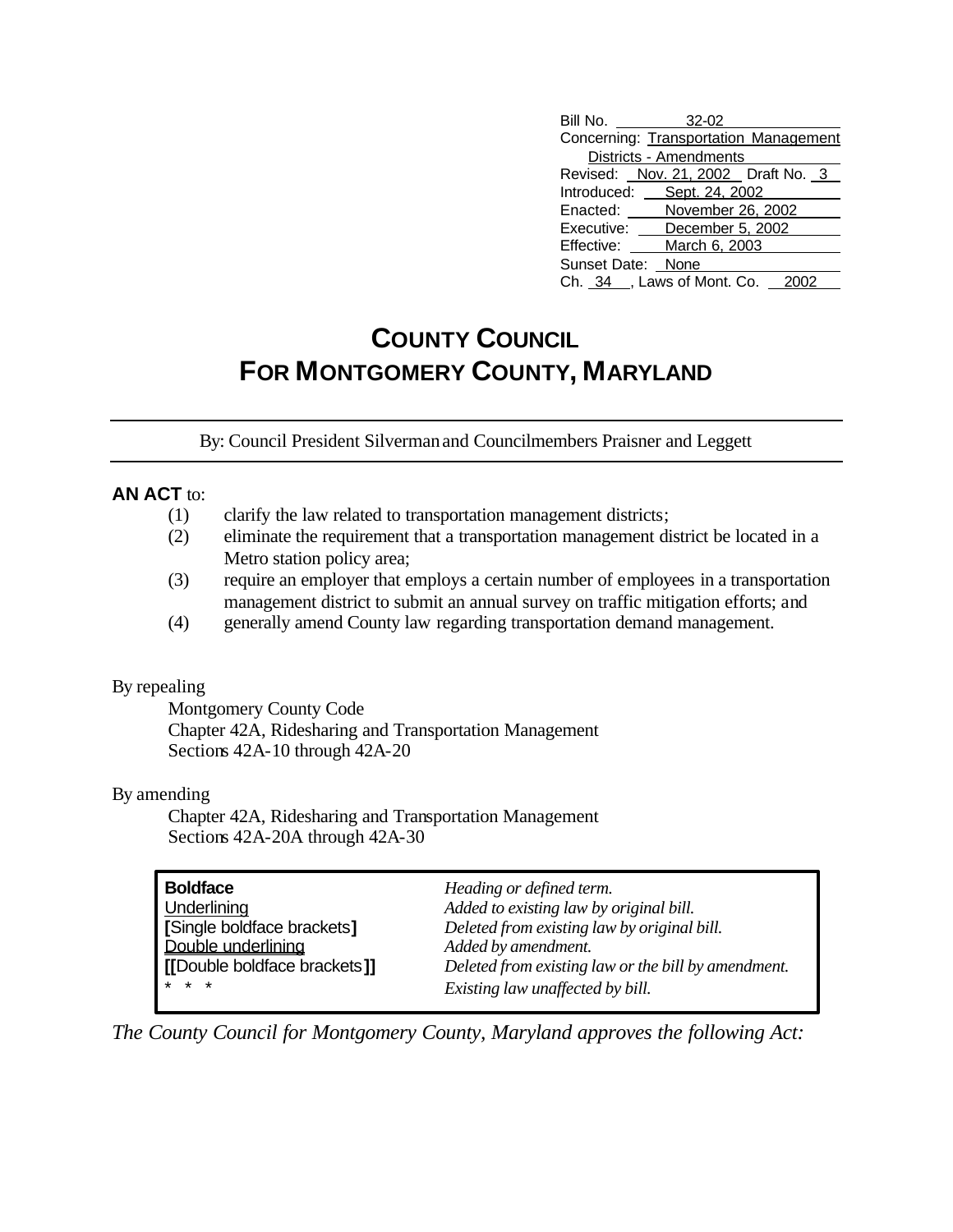| $\mathbf{1}$   |                                                               | Sec. 1. Chapter 42A is amended as follows:                                                      |  |  |  |  |  |
|----------------|---------------------------------------------------------------|-------------------------------------------------------------------------------------------------|--|--|--|--|--|
| $\overline{2}$ | <b>Article II. Transportation [System] Demand Management.</b> |                                                                                                 |  |  |  |  |  |
| 3              | [42A-10. Application.                                         |                                                                                                 |  |  |  |  |  |
| 4              |                                                               | This article applies in the Silver Spring central business district as defined in section 59-C- |  |  |  |  |  |
| 5              | 6.12(c).                                                      |                                                                                                 |  |  |  |  |  |
| 6              | [42A-11. Definitions.                                         |                                                                                                 |  |  |  |  |  |
| 7              |                                                               | In this Article, unless the context indicates otherwise:                                        |  |  |  |  |  |
| 8              | (a)                                                           | Alternative work hours program means any system for shifting the workday of an                  |  |  |  |  |  |
| 9              |                                                               | employee so that the workday starts or ends outside of the peak period, including:              |  |  |  |  |  |
| 10             |                                                               | Compressed workweeks;<br>(1)                                                                    |  |  |  |  |  |
| 11             |                                                               | (2)<br>Staggered work hours involving a shift in the set work hours of all                      |  |  |  |  |  |
| 12             |                                                               | employees at the workplace; or                                                                  |  |  |  |  |  |
| 13             |                                                               | Flexible work hours involving individually determined work hours within<br>(3)                  |  |  |  |  |  |
| 14             |                                                               | guidelines established by the employer.                                                         |  |  |  |  |  |
| 15             | (b)                                                           | Annual growth policy means the most recently adopted annual growth policy under                 |  |  |  |  |  |
| 16             |                                                               | Section 33A-13.                                                                                 |  |  |  |  |  |
| 17             | (c)                                                           | Carpool means a motor vehicle occupied by two (2) or more employees traveling                   |  |  |  |  |  |
| 18             |                                                               | together.                                                                                       |  |  |  |  |  |
| 19             | (d)                                                           | Commute means a home-to-work or work-to-home trip.                                              |  |  |  |  |  |
| 20             | (e)                                                           | Department means the Department of Public Works and Transportation.                             |  |  |  |  |  |
| 21             | (f)                                                           | Director means the Director of the Department of Public Works and Transportation.               |  |  |  |  |  |
| 22             | (g)                                                           | District means a transportation management district established in the Silver Spring            |  |  |  |  |  |
| 23             |                                                               | central business district as defined in Section 59-C-6.12(c).                                   |  |  |  |  |  |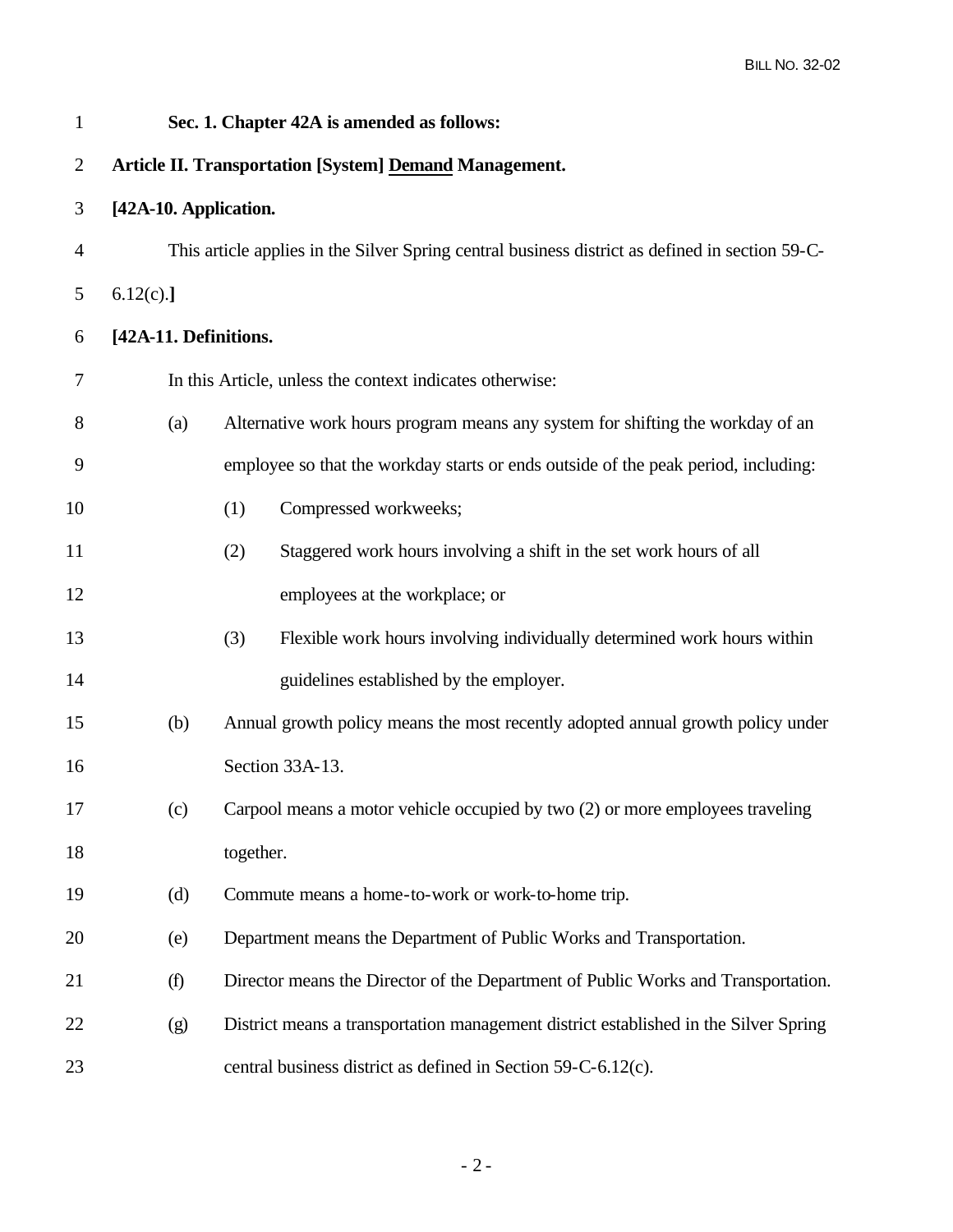(h) Employee means any person hired by an employer, including part-time and seasonal workers.

| 26 | (i)                | Employer means any public or private employer, including the County, having a        |
|----|--------------------|--------------------------------------------------------------------------------------|
| 27 |                    | permanent place of business in the district. The maximum number of employees on      |
| 28 |                    | the largest shift determines the size of the employer. "Employer" does not include:  |
| 29 |                    | (1)<br>Contractors with no permanent place of business in the district;              |
| 30 |                    | (2)<br>Other businesses with no permanent workplace or location; or                  |
| 31 |                    | (3)<br>Government agencies not required by law to follow county regulations.         |
| 32 | (j)                | Peak period means the hours from 7:00 a.m. to 9:00 a.m. and 4:00 p.m. to 7:00 p.m.   |
| 33 |                    | during workdays.                                                                     |
| 34 | (k)                | Planning board means the Montgomery County Planning Board of the Maryland-           |
| 35 |                    | National Capital Park and Planning Commission.                                       |
| 36 | (1)                | Single-occupancy vehicle means a motor vehicle occupied by one (1) employee for      |
| 37 |                    | commuting purposes, excluding two-wheeled vehicles.                                  |
| 38 | (m)                | Transportation system management means any method of reducing demand for road        |
| 39 |                    | capacity during the peak period, including alternative work hours programs,          |
| 40 |                    | carpools, vanpools, subsidized transit passes, preferential parking, and peak period |
| 41 |                    | parking charges.                                                                     |
| 42 | (n)                | Vanpool means a van occupied by at least eight (8) employees traveling together.     |
| 43 | $\left( 0 \right)$ | Workplace means the place of employment, base of operation, or predominant           |
|    |                    |                                                                                      |

- location of an employee.**]**
- **[42A-12. Findings, general intent.**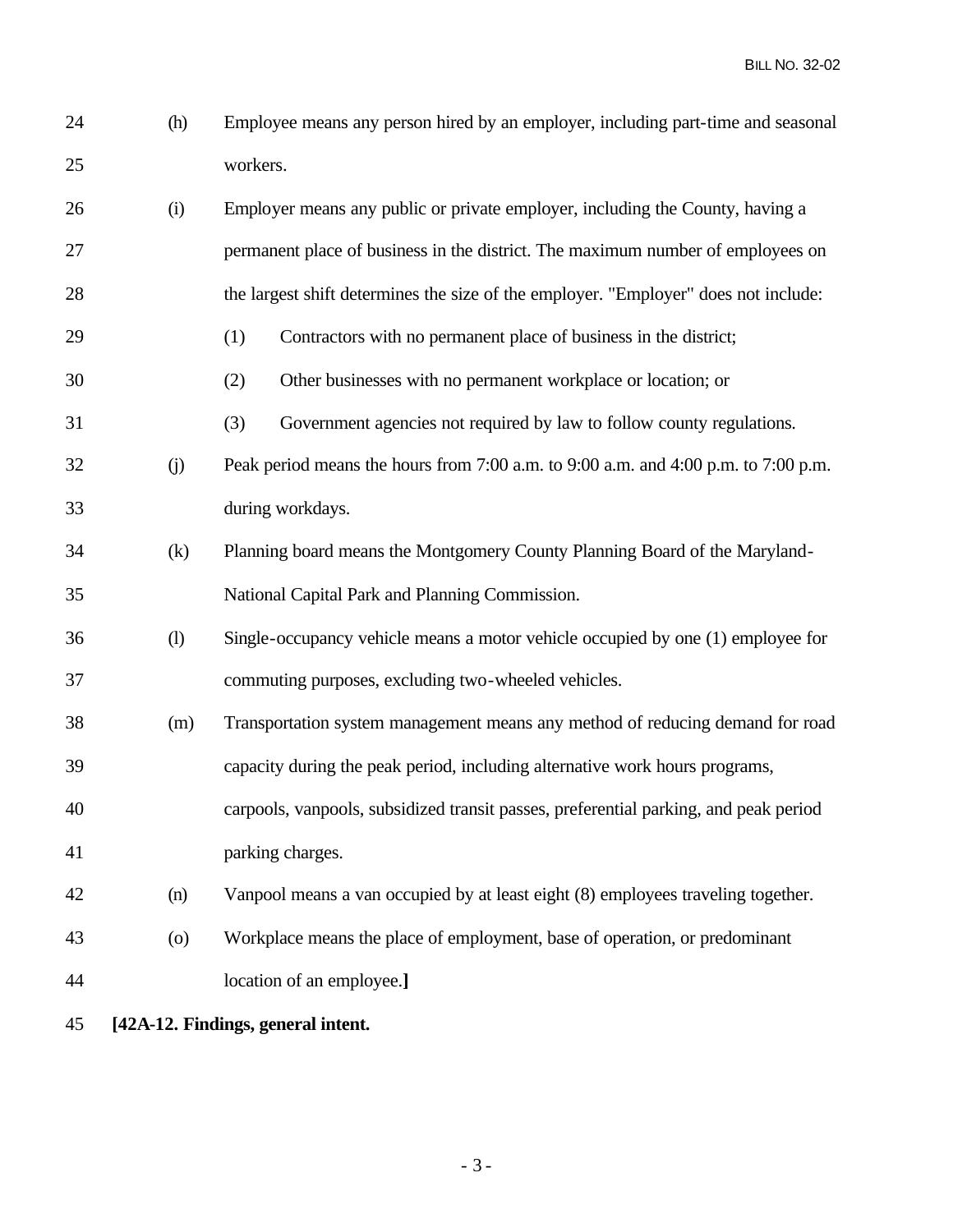- (a) The district is experiencing significant new economic activity and interest in further revitalization.
	- (b) Limited transportation infrastructure in the district and vicinity and related traffic congestion, pedestrian access, and safety concerns are primary constraining factors in achieving county land-use and economic development objectives.
	- (c) Transportation system management is undertaken in conjunction with adequate transportation facility review, planned capital improvement projects, and parking and traffic control measures to provide sufficient transportation capacity to achieve county land use objectives and further permit economic development in the district.
	- (d) Transportation system management will reduce the demand for road capacity and promote traffic safety and pedestrian access in the district and vicinity.
	- (e) Transportation system management will also help reduce vehicular emissions,
	- energy consumption, and noise levels. The resulting improved traffic levels of
	- service, air quality, and ambient noise levels will contribute to making the district
	- and vicinity an attractive and convenient place to live, work, visit, and do business.
	- (f) Transportation system management will equitably allocate responsibility for reducing single-occupancy vehicle trips among government, developers, employers, nonresidential property owners, and the public.
	- (g) The establishment of transportation system management in the district in accordance with this article substantially advances these important governmental objectives.
	- Adoption of this article is in the best interests of the public health, safety, and
	- general welfare, both within the district and the county.**]**
	- **[42A-13. Creation; purpose; authority of the department and planning board.**

- 4 -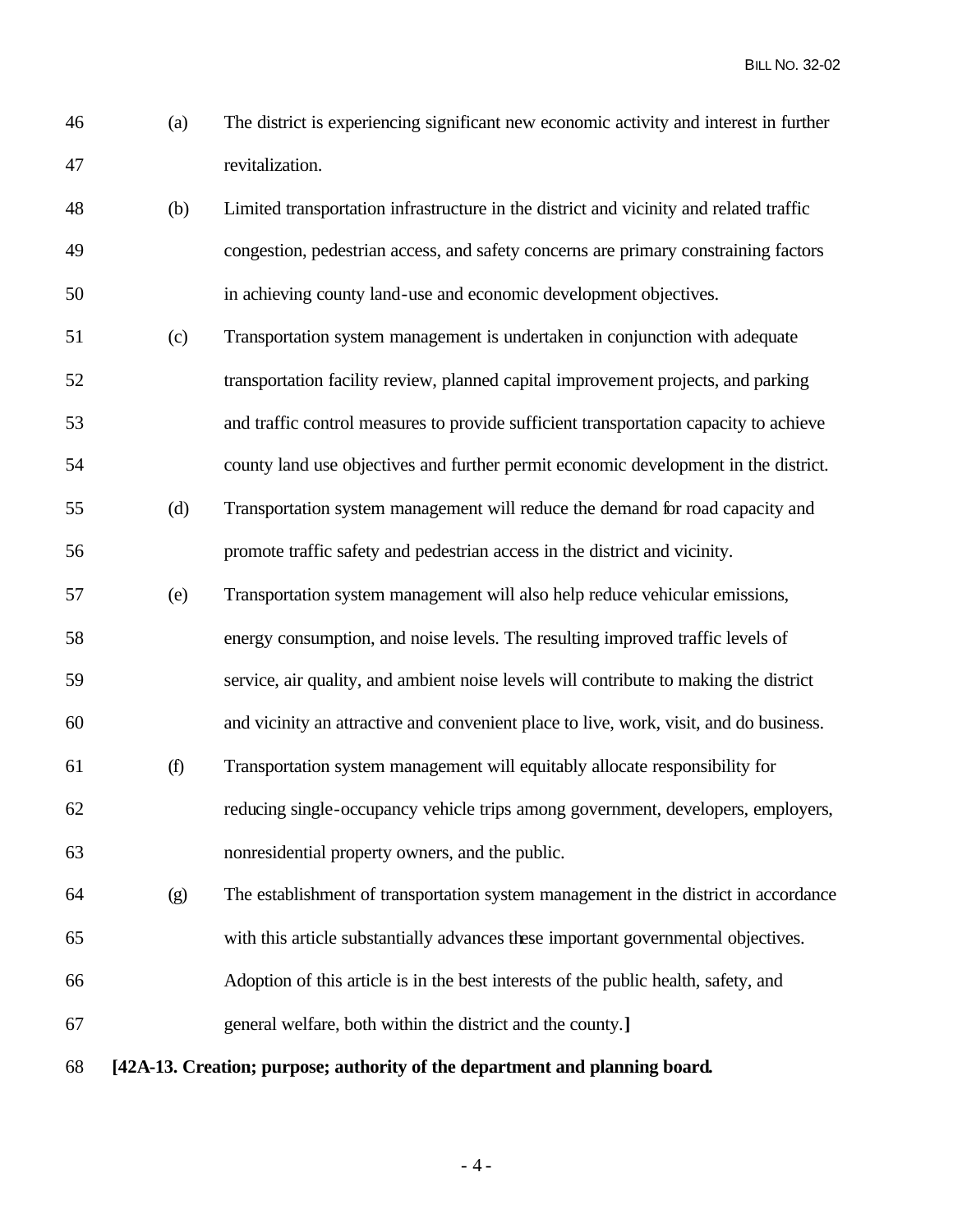| 69 | (a) |     |                                                                       | Transportation system management is established in the district to foster coordinated |  |  |
|----|-----|-----|-----------------------------------------------------------------------|---------------------------------------------------------------------------------------|--|--|
| 70 |     |     | and comprehensive transportation system management by government, new |                                                                                       |  |  |
| 71 |     |     |                                                                       | developers, property owners and employers in order to:                                |  |  |
| 72 |     | (1) |                                                                       | Increase transportation capacity;                                                     |  |  |
| 73 |     | (2) |                                                                       | Reduce existing and future levels of traffic congestion;                              |  |  |
| 74 |     | (3) |                                                                       | Reduce air and noise pollution; and                                                   |  |  |
| 75 |     | (4) |                                                                       | Promote traffic safety and pedestrian access.                                         |  |  |
| 76 | (b) |     |                                                                       | Transportation system management in the district must be implemented in a manner      |  |  |
| 77 |     |     |                                                                       | consistent with the commuting goals specified in the annual growth policy.            |  |  |
| 78 | (c) | (1) |                                                                       | The department may take action necessary to achieve transportation system             |  |  |
| 79 |     |     |                                                                       | management in the district in accordance with this article and other                  |  |  |
| 80 |     |     |                                                                       | applicable law, including:                                                            |  |  |
| 81 |     |     | a.                                                                    | Constrained parking;                                                                  |  |  |
| 82 |     |     | b.                                                                    | Monitoring and assessment of changing traffic patterns and                            |  |  |
| 83 |     |     |                                                                       | pedestrian access and safety in the district and vicinity;                            |  |  |
| 84 |     |     | $\mathbf{c}$ .                                                        | Establishment of traffic and parking control measures in the district                 |  |  |
| 85 |     |     |                                                                       | and vicinity;                                                                         |  |  |
| 86 |     |     | d.                                                                    | Provision of approved transportation-related capital projects in the                  |  |  |
| 87 |     |     |                                                                       | district and vicinity;                                                                |  |  |
| 88 |     |     | e.                                                                    | Promotion, development, and implementation of transit and r                           |  |  |
| 89 |     |     |                                                                       | ridesharing incentive programs;                                                       |  |  |
| 90 |     |     | f.                                                                    | Promotion of regional cooperation between the county and other                        |  |  |
| 91 |     |     |                                                                       | governmental agencies; and                                                            |  |  |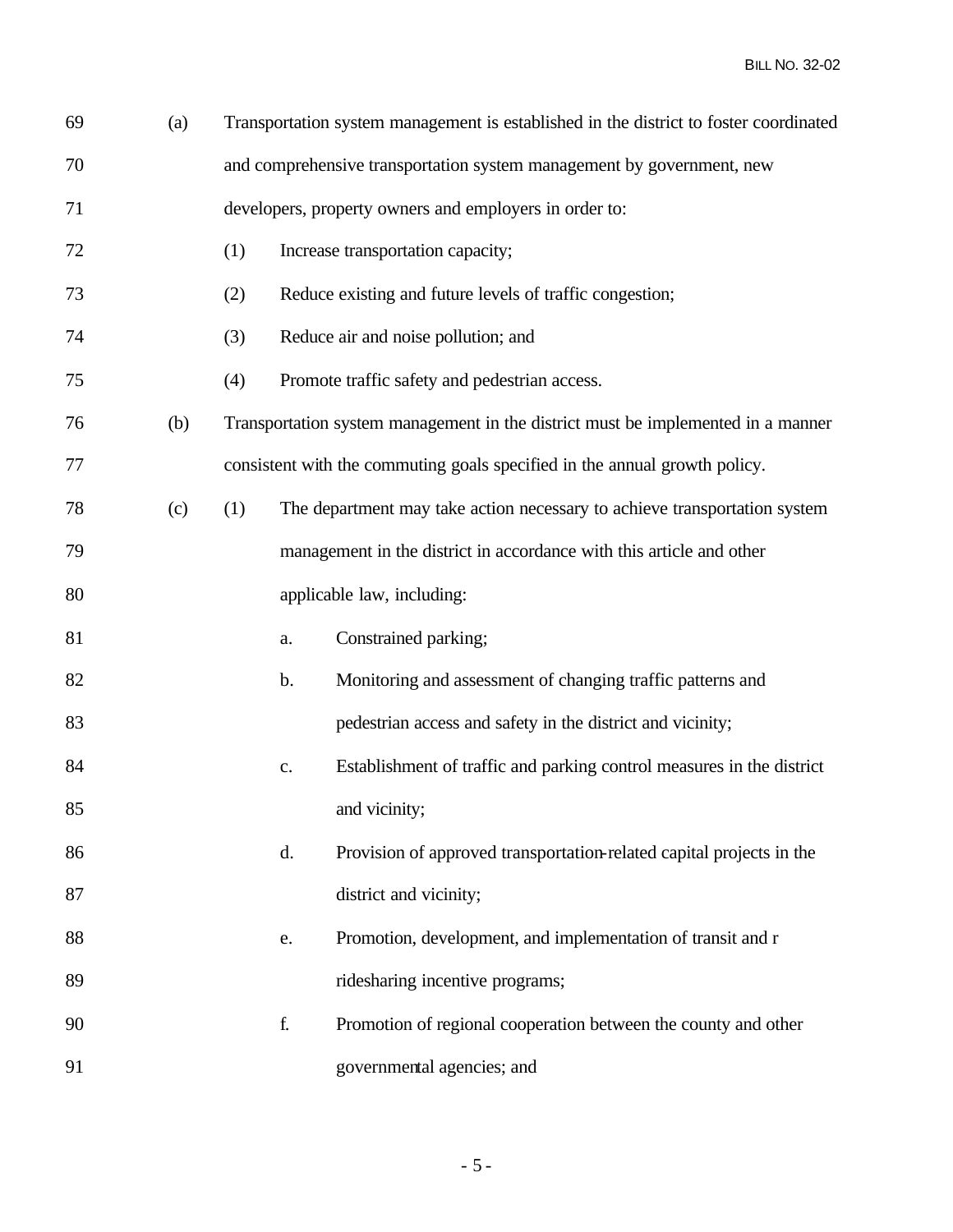| 92  |                              |     | g.           |                  | Establishment of cooperative county and private sector programs to                |
|-----|------------------------------|-----|--------------|------------------|-----------------------------------------------------------------------------------|
| 93  |                              |     |              |                  | increase ridesharing and transit usage.                                           |
| 94  |                              | (2) |              |                  | The department and the planning board may, in accordance with this article        |
| 95  |                              |     |              |                  | and other applicable law, impose reasonable transportation system                 |
| 96  |                              |     |              |                  | management measures as conditions on development.]                                |
| 97  | [42A-14. Advisory committee. |     |              |                  |                                                                                   |
| 98  | (a)                          |     |              |                  | Creation. The district must have a Silver Spring Transportation System Management |
| 99  |                              |     |              |                  | Advisory Committee. The members of the advisory committee are appointed by the    |
| 100 |                              |     |              |                  | county executive and confirmed by the county council.                             |
| 101 | (b)                          |     | Composition. |                  |                                                                                   |
| 102 |                              | (1) |              |                  | The advisory committee has twelve $(12)$ voting members and four $(4)$            |
| 103 |                              |     |              |                  | nonvoting members. The county executive should appoint the voting                 |
| 104 |                              |     |              | members so that: |                                                                                   |
| 105 |                              |     | a.           |                  | Three (3) members are nominated by the Silver Spring Chamber of                   |
| 106 |                              |     |              | Commerce;        |                                                                                   |
| 107 |                              |     | b.           |                  | Three (3) members are nominated by the Silver Spring Advisory                     |
| 108 |                              |     |              |                  | Board of which:                                                                   |
| 109 |                              |     |              | i.               | One $(1)$ is a resident of the district;                                          |
| 110 |                              |     |              | ii.              | One (1) is a resident within the north and western Silver                         |
| 111 |                              |     |              |                  | Spring Sector Plan areas; and                                                     |
| 112 |                              |     |              | iii.             | One $(1)$ is a resident of the southern portion of the Kemp                       |
| 113 |                              |     |              |                  | Mill- Four Corners or the Silver Spring East master plan area,                    |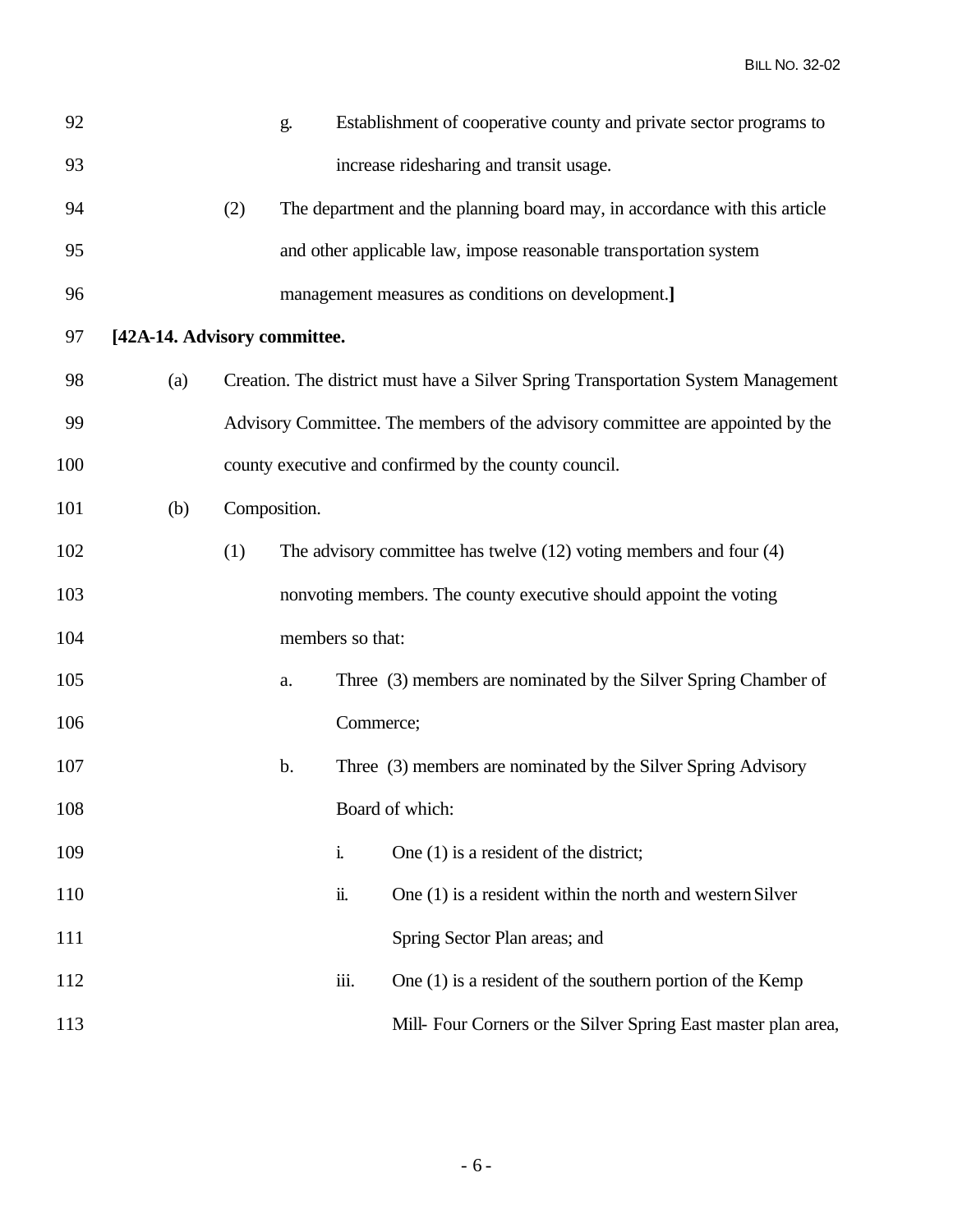| 114 |     |              |                | or the Montgomery County portion of the Takoma Park                          |
|-----|-----|--------------|----------------|------------------------------------------------------------------------------|
| 115 |     |              |                | planning area.                                                               |
| 116 |     |              | $\mathbf{c}$ . | Three $(3)$ members are employers of fewer than fifty $(50)$ employees       |
| 117 |     |              |                | in the district; and                                                         |
| 118 |     |              | d.             | Three $(3)$ members are employers of fifty $(50)$ or more employees in       |
| 119 |     |              |                | the district.                                                                |
| 120 |     | (2)          |                | The following are nonvoting members of the advisory committee:               |
| 121 |     |              | a.             | The directors or their designees of the:                                     |
| 122 |     |              |                | i.<br>Department; and                                                        |
| 123 |     |              |                | ii.<br>Silver Spring Center;                                                 |
| 124 |     |              | b.             | A representative of the planning board;                                      |
| 125 |     |              | c.             | A representative of the Montgomery County Police Department.                 |
| 126 | (c) | Nominations. |                |                                                                              |
| 127 |     | (1)          |                | Prior to deciding who shall be recommended to the county executive for       |
| 128 |     |              |                | membership on the advisory committee, the Silver Spring Advisory Board       |
| 129 |     |              |                | must solicit nominations, by letter, from the presidents of each civic       |
| 130 |     |              |                | association in the district and the Silver Spring/Takoma Park policy area as |
| 131 |     |              |                | well as from the mayor and city council of Takoma Park.                      |
| 132 |     | (2)          |                | The county executive may reject individuals nominated to serve on an         |
| 133 |     |              |                | advisory committee and request additional nominations.                       |
| 134 | (d) | Term.        |                |                                                                              |
| 135 |     | (1)          |                | Advisory committee members serve for a period of three (3) years beginning   |
| 136 |     |              |                | July 1. However, when the advisory committee is first formed:                |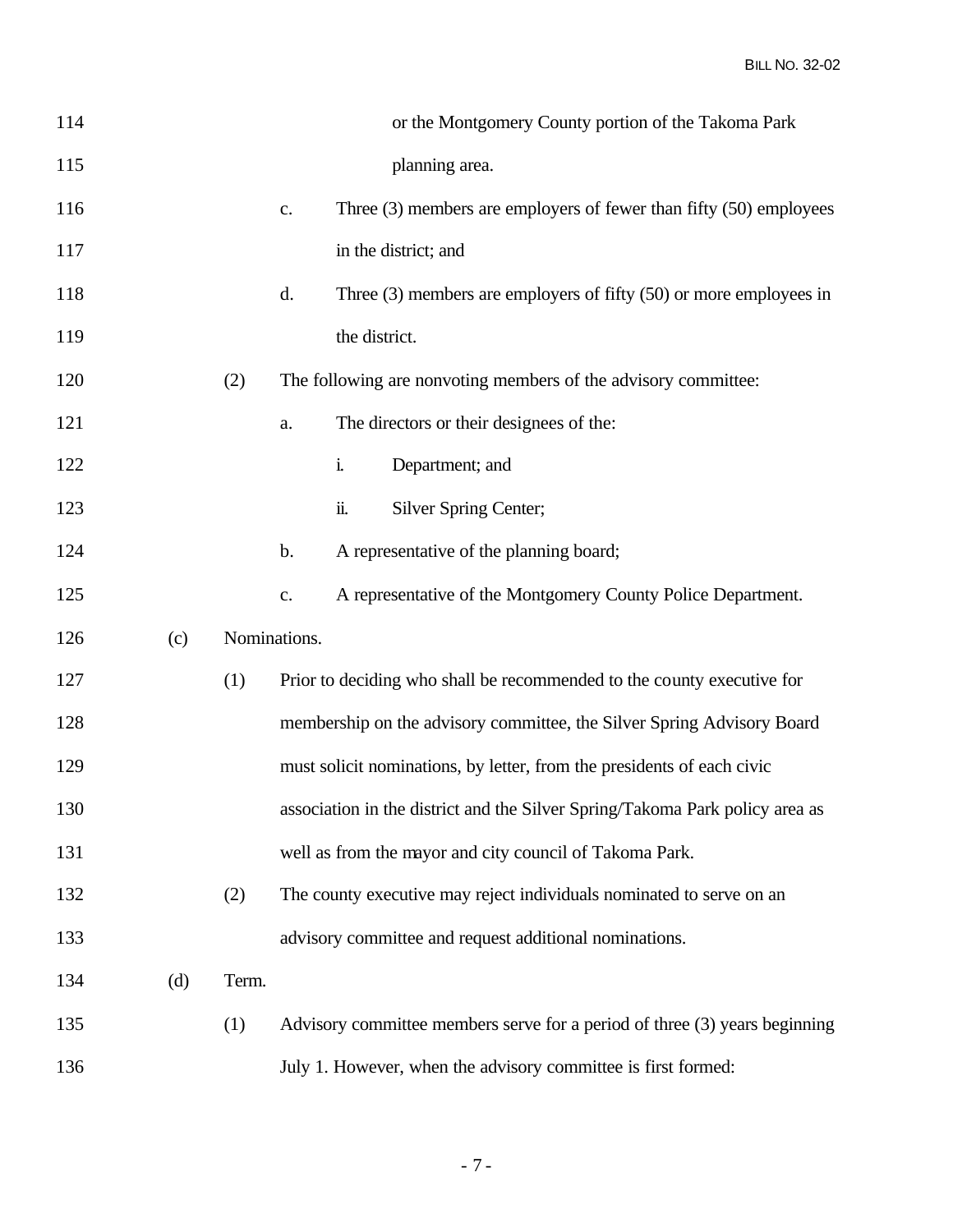| 137 |     |         | a.            | The period between appointment and the next July 1 is not counted         |
|-----|-----|---------|---------------|---------------------------------------------------------------------------|
| 138 |     |         |               | as part of a committee member's term; and                                 |
| 139 |     |         | $\mathbf b$ . | The county executive may designate up to $s$ ix $(6)$ members to serve    |
| 140 |     |         |               | for only two (2) years.                                                   |
| 141 |     | (2)     |               | The county executive may reappoint committee members.                     |
| 142 | (e) | Duties. |               |                                                                           |
| 143 |     | (1)     |               | The advisory committee may advise the county government on all aspects of |
| 144 |     |         |               | programs, management, and finances relating to the implementation of      |
| 145 |     |         |               | transportation system management in the district and vicinity.            |
| 146 |     | (2)     |               | The advisory committee:                                                   |
| 147 |     |         | a.            | Proposes guidelines for traffic mitigation plans;                         |
| 148 |     |         | $\mathbf b$ . | Monitors the implementation of the traffic mitigation plans;              |
| 149 |     |         | $\mathbf{c}.$ | Evaluates progress in attaining the commuting goals specified in the      |
| 150 |     |         |               | annual growth policy;                                                     |
| 151 |     |         | d.            | Recommends government, private, or joint actions necessary to             |
| 152 |     |         |               | facilitate attainment of the commuting goals specified in the annual      |
| 153 |     |         |               | growth policy;                                                            |
| 154 |     |         | e.            | Advises the director on parking policies, including the parking rate      |
| 155 |     |         |               | structures for garages in the district funded under section 60-16;        |
| 156 |     |         | f.            | Reviews traffic patterns and control measures in the district and         |
| 157 |     |         |               | vicinity, including any relevant issues relating to neighborhood          |
| 158 |     |         |               | parking and pedestrian access and safety;                                 |
|     |     |         |               |                                                                           |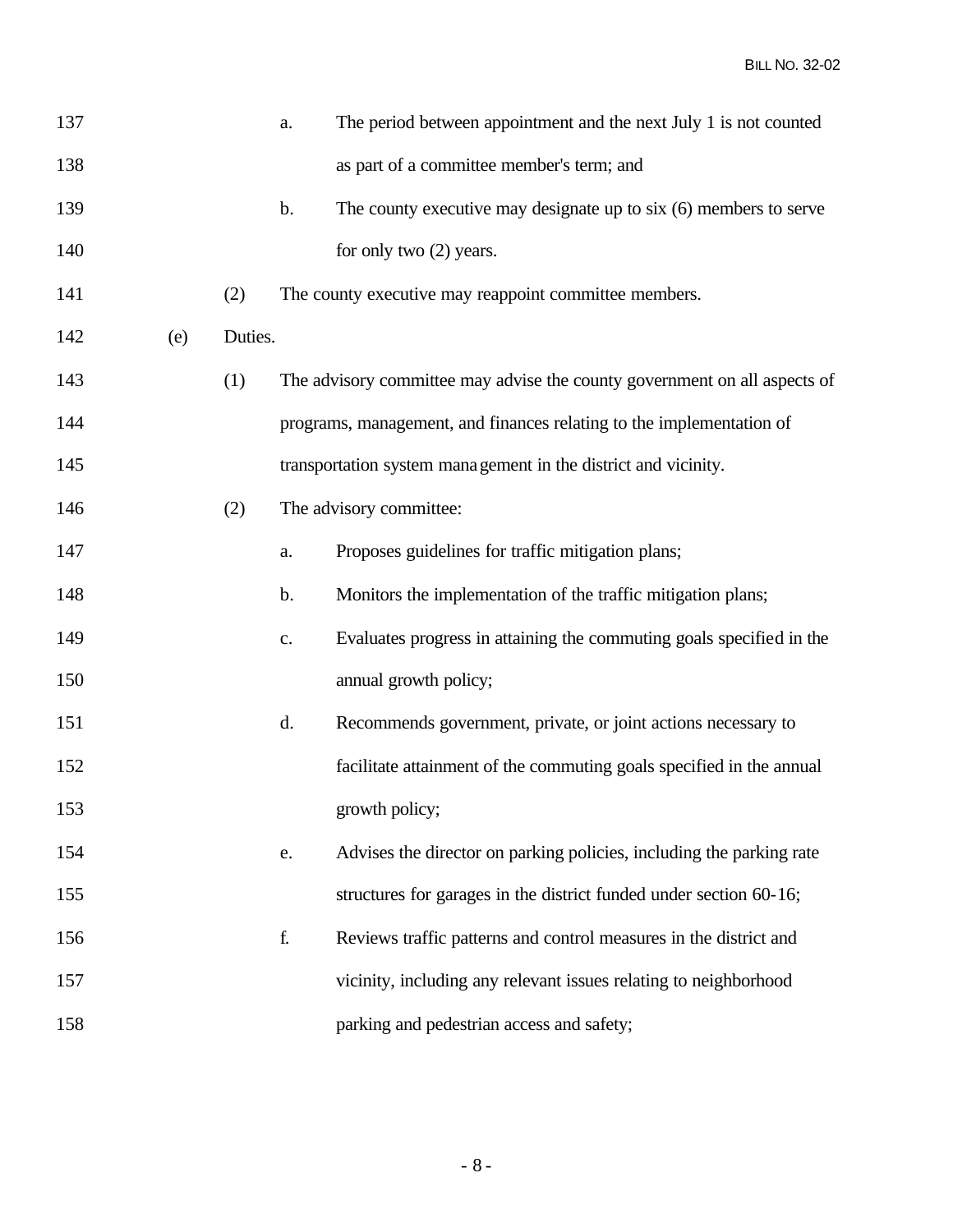| 159 |     | g.                                 | Submits comments and recommendations on the director's annual                           |
|-----|-----|------------------------------------|-----------------------------------------------------------------------------------------|
| 160 |     |                                    | report required under section 42A-18 by December 1 of each year,                        |
| 161 |     |                                    | starting December 1, 1988.                                                              |
| 162 | (f) | Compensation.                      |                                                                                         |
| 163 |     | (1)                                | The county does not compensate members of the advisory committee for                    |
| 164 |     | their services.                    |                                                                                         |
| 165 |     | (2)                                | Committee members are exempt from chapter 19A, "Ethics."                                |
| 166 | (g) |                                    | Advisory category. The advisory committee is in the advisory category established       |
| 167 |     | in section $2-143$ .]              |                                                                                         |
| 168 |     | [42A-15. Traffic mitigation plans. |                                                                                         |
| 169 | (a) |                                    | Upon determining that an employer may be subject to this article, the director must     |
| 170 |     |                                    | notify the employer, by letter, that the employer must submit a traffic mitigation plan |
| 171 |     |                                    | meeting the requirements of this section.                                               |
| 172 | (b) |                                    | An employer who employs twenty-five (25) or more employees in the district at any       |
| 173 |     |                                    | time within one (1) year preceding the date of notice under subsection (a) must         |
| 174 |     |                                    | submit a traffic mitigation plan to the director. The traffic mitigation plan should be |
| 175 |     |                                    | consistent with the commuting goals specified in the annual growth policy. A traffic    |
| 176 |     |                                    | mitigation plan may include use of an alternate work hours program, carpools,           |
| 177 |     |                                    | vanpools, subsidized transit passes, preferential parking, and peak period parking      |
| 178 |     |                                    | charges or other transportation system management measures.                             |
| 179 | (c) |                                    | The director must establish a schedule for initial submission of traffic mitigation     |
| 180 |     | plans by employers.                |                                                                                         |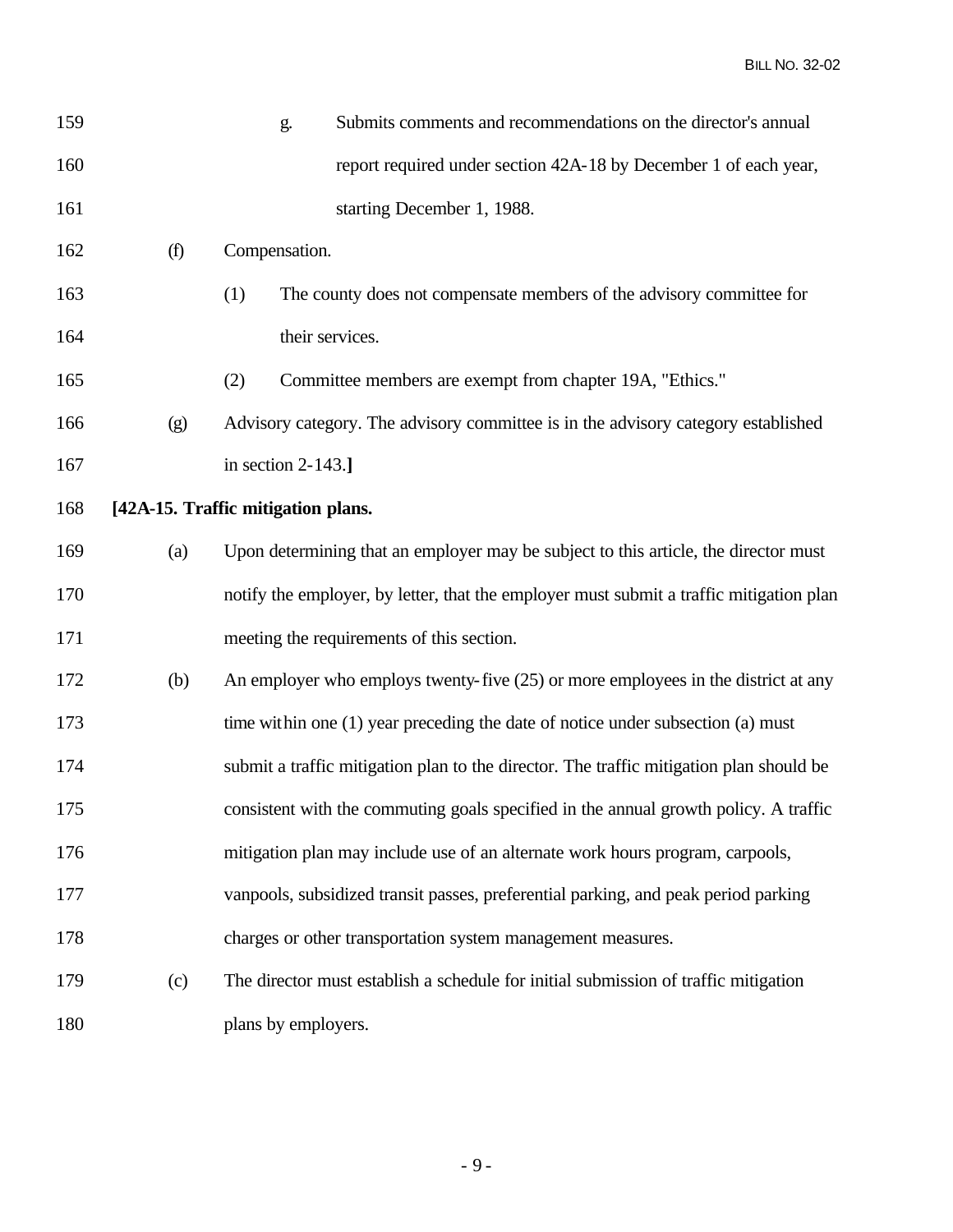| 181 | Each employer must submit its traffic mitigation plan within forty-five (45) days |
|-----|-----------------------------------------------------------------------------------|
| 182 | after receiving notice under subsection (a).                                      |

- (e) The director may extend an employer's time to file a traffic mitigation plan for good cause.
- (f) (1) The director may require that the owner of a nonresidential building in the district submit a traffic mitigation plan if:
- a. The director determines that a plan under this subsection can best achieve the purpose of this article because of the owner's control of **parking or common space or for other similar reasons; and**
- b. Notice is provided to the owner of the building as required in 191 subsection (a).
- (2) As designated in the notice, the plan may cover all or some of the employers in the building. A plan required to be submitted under this subsection may be in addition to that required under this section of an individual employer.
- (3) Upon receipt of the notice required under this section, an owner must submit a traffic mitigation plan that meets the requirements applicable to an employer.
- (g) The director, in consultation with the advisory committee, must provide guidance in 199 the preparation of traffic mitigation plans.
- (h) The director must:
- (1) Determine if each proposed plan meets the requirements of this section; and
- (2) Participate with the employer in revising a plan that does not meet the requirements.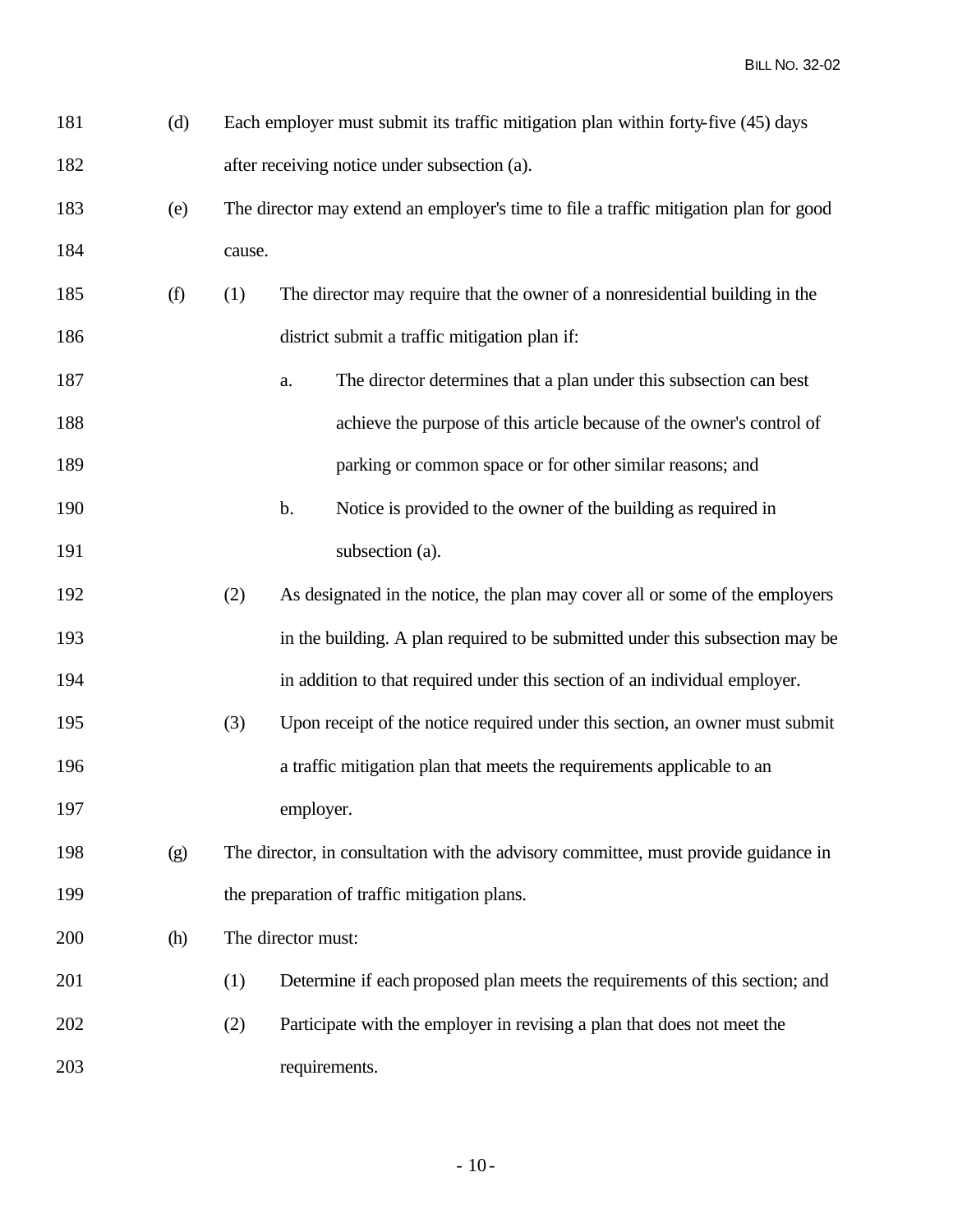| 204 | (i) | (1) | An employer required to submit a traffic mitigation plan may submit a               |
|-----|-----|-----|-------------------------------------------------------------------------------------|
| 205 |     |     | consolidated plan with other employers in the same building or complex of           |
| 206 |     |     | buildings. A consolidated plan must be designed so that the consolidated            |
| 207 |     |     | actions would satisfy the requirements of this section measured on an overall       |
| 208 |     |     | basis for all employers covered by the plan.                                        |
| 209 |     | (2) | An owner may submit a traffic mitigation plan on behalf of one (1) or more          |
| 210 |     |     | employers in a building to satisfy the requirements imposed on the                  |
| 211 |     |     | employers under this section measured on an overall basis for all employers         |
| 212 |     |     | covered by the plan.                                                                |
| 213 | (j) |     | The director may require an employer to resubmit a plan that is not consistent with |
| 214 |     |     | the commuting goals specified in the annual growth policy. The director may not     |
| 215 |     |     | require an employer to submit a plan that meets the requirements of this section    |
| 216 |     |     | more than once every two (2) years.]                                                |
| 217 |     |     | [42A-16. Traffic mitigation agreements.                                             |
| 218 | (a) | (1) | Any proposed subdivision or optional method development in the district             |
| 219 |     |     | must be subject to a traffic mitigation agreement if the planning board             |
| 220 |     |     | determines, under criteria and standards adopted by the county council              |
| 221 |     |     | relating to the adequacy of public transportation facilities, that additional       |
| 222 |     |     | transportation facilities or traffic alleviation measures are necessary for         |
| 223 |     |     | approval.                                                                           |
| 224 |     | (2) | A traffic mitigation agreement must specify those transportation system             |
| 225 |     |     | management measures that will be undertaken by the applicant or other               |
| 226 |     |     | responsible party. The transportation system management measures must be            |

- 11-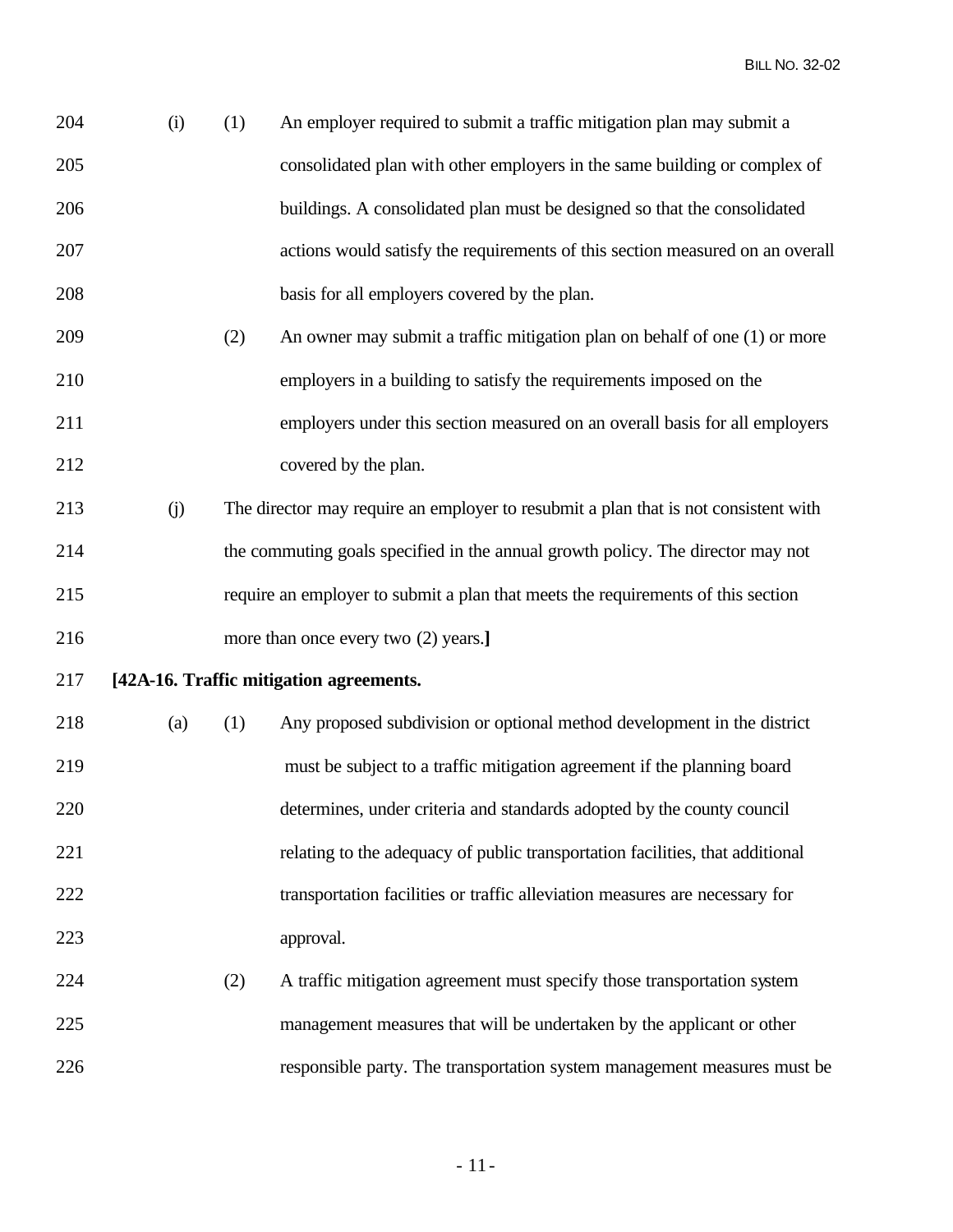| 227 |     |             | reasonably calculated to ensure that public transportation facilities will be       |
|-----|-----|-------------|-------------------------------------------------------------------------------------|
| 228 |     |             | adequate to serve the proposed development by meeting the commuting                 |
| 229 |     |             | goals specified in the annual growth policy.                                        |
| 230 | (b) |             | A traffic mitigation agreement may include:                                         |
| 231 |     | (1)         | The required appointment of a transportation coordinator;                           |
| 232 |     | (2)         | Limitations on parking spaces;                                                      |
| 233 |     | (3)         | Peak period parking charges;                                                        |
| 234 |     | (4)         | Preferential parking requirements for carpools and vanpools;                        |
| 235 |     | (5)         | Provision of transit or vanpool subsidies for employees;                            |
| 236 |     | (6)         | Financial or other participation in the construction or operation of related on-    |
| 237 |     |             | or off-site transportation facilities or systems; or                                |
| 238 |     | (7)         | Other transportation system management measures;                                    |
| 239 | (c) |             | A traffic mitigation agreement must be:                                             |
| 240 |     | (1)         | Executed by the applicant, the department, and the planning board; and              |
| 241 |     | (2)         | Made an express condition of any approval for subdivision under chapter 50          |
| 242 |     |             | or optional method development under chapter 59, division 59-D-2, as                |
| 243 |     |             | appropriate.                                                                        |
| 244 | (d) |             | A traffic mitigation agreement is subject to all additional review and approval     |
| 245 |     |             | requirements of chapter 50, "Subdivision Regulations," and chapter 59, division 59- |
| 246 |     |             | D-2, "Project Plan for Optional Method of Development, CBD Zones," as               |
| 247 |     | applicable. |                                                                                     |
| 248 | (e) |             | A traffic mitigation agreement may:                                                 |
| 249 |     | (1)         | Require adequate financial security assurances, including bonds, letters of         |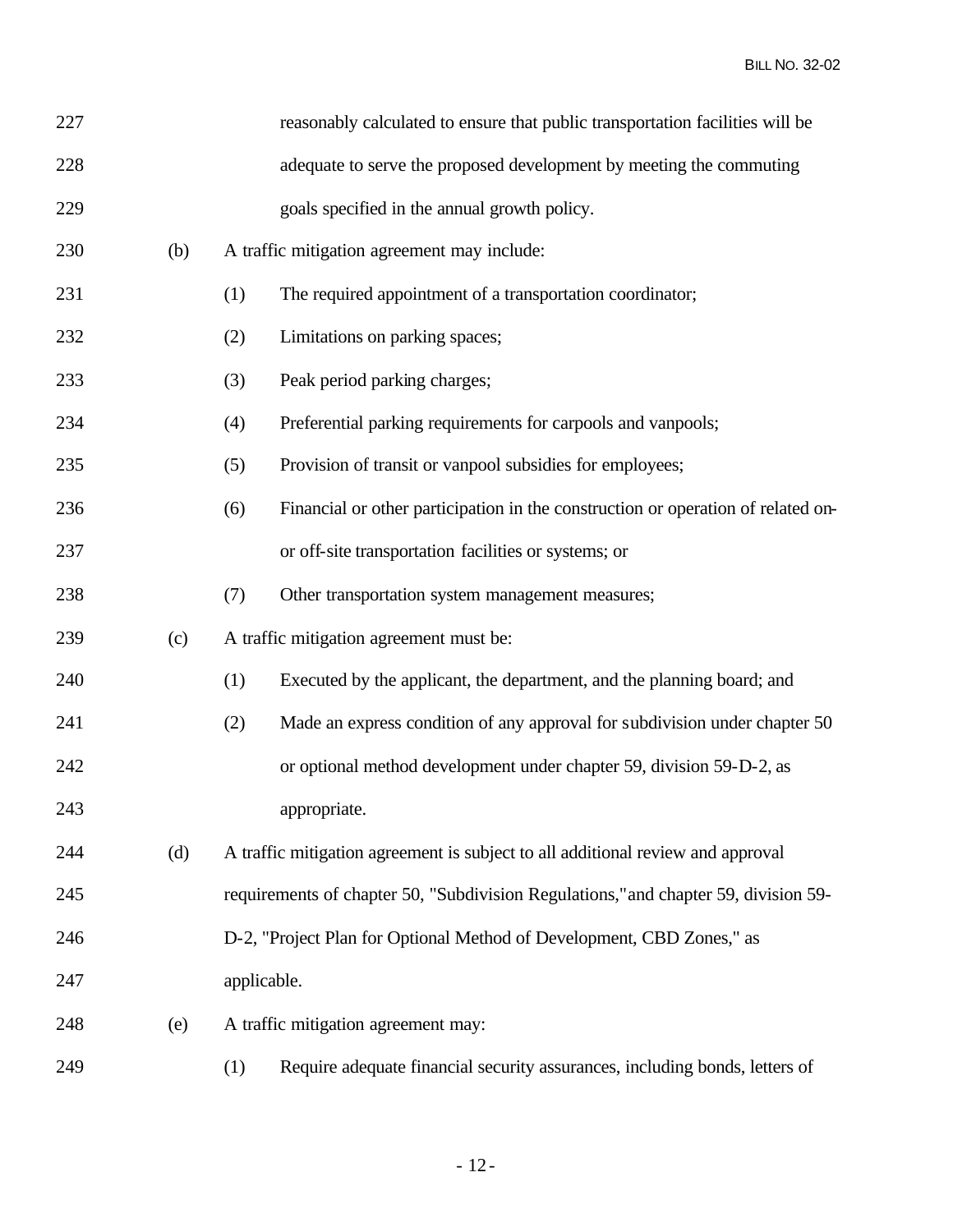| 250 |                         | credit, or similar guarantees;                                                        |
|-----|-------------------------|---------------------------------------------------------------------------------------|
| 251 |                         | Be made binding on future tenants; and<br>(2)                                         |
| 252 |                         | Provide for liquidated damages, specific performance, or other remedies, as<br>(3)    |
| 253 |                         | appropriate.                                                                          |
| 254 | (f)                     | The department is the agency designated to enforce the contractual terms of a traffic |
| 255 |                         | mitigation agreement. This may not be interpreted, however, to limit the planning     |
| 256 |                         | board's authority to revoke or otherwise enforce, in accordance with law, any         |
| 257 |                         | approvals granted for subdivision under chapter 50 or optional method development     |
| 258 |                         | under chapter 59, division 59-D-2, in the event of noncompliance with a traffic       |
| 259 |                         | mitigation agreement.]                                                                |
| 260 | [42A-17. Annual survey. |                                                                                       |
| 261 | (a)                     | The director, after consulting the advisory committee, must establish a schedule for  |
| 262 |                         | annual commuter surveys.                                                              |
| 263 | (b)                     | The director, after consulting the advisory committee, must prepare an employer       |
| 264 |                         | commuter survey form that generates information:                                      |
| 265 |                         | (1)<br>To establish an accurate data base of employee commute patterns;               |
| 266 |                         | To monitor progress toward the attainment of the commuting goals specified<br>(2)     |
| 267 |                         | in the annual growth policy.                                                          |
| 268 | (c)                     | The director must mail the annual survey forms to all employers under the schedule    |
| 269 |                         | the director establishes. Each notified employer must submit a completed survey to    |
| 270 |                         | the director within forty-five (45) days after receiving the form.]                   |
| 271 | [42A-18. Annual report. |                                                                                       |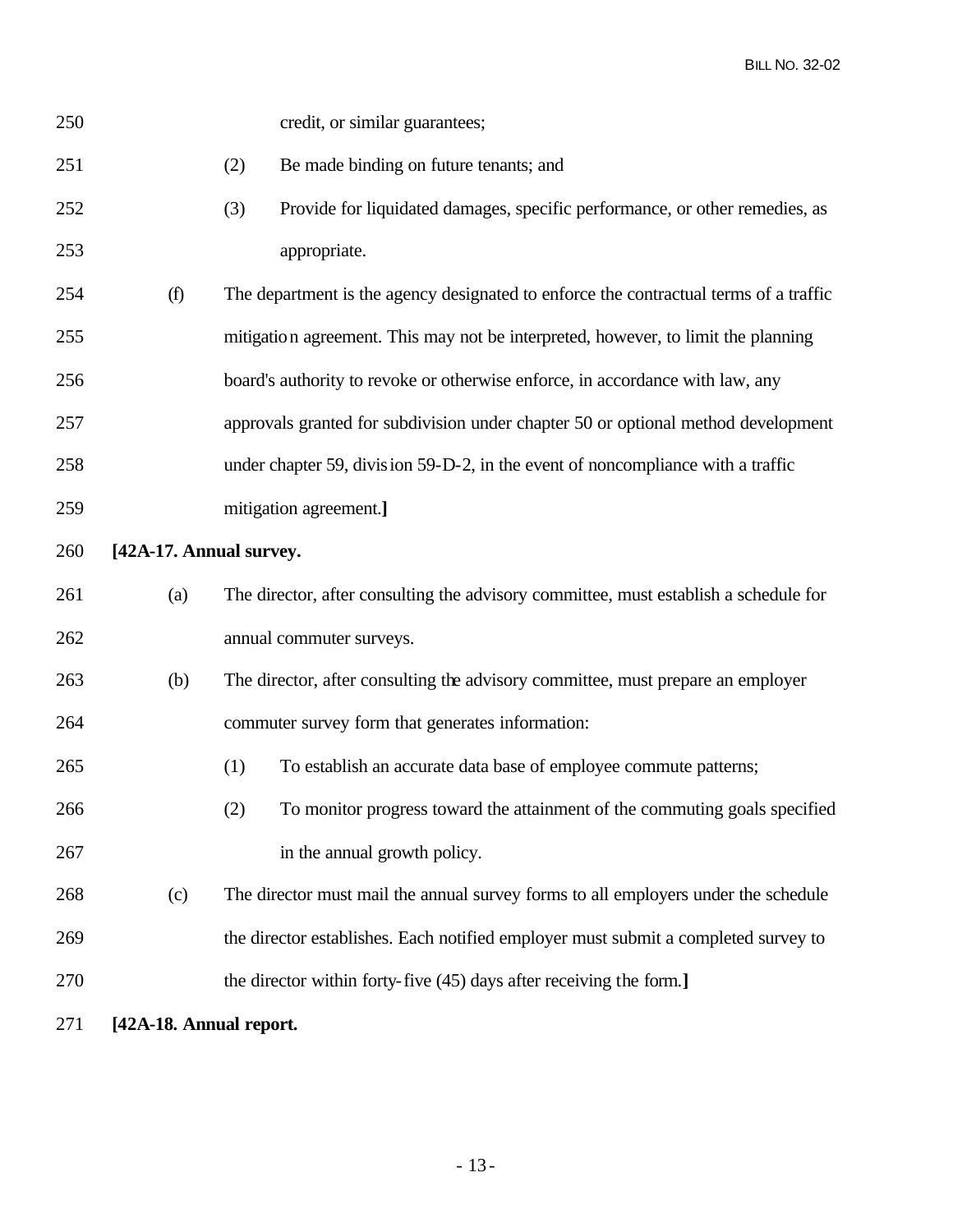| 272 | (a)                   | By September 1 of each year, starting September 1, 1988, the director must submit                  |
|-----|-----------------------|----------------------------------------------------------------------------------------------------|
| 273 |                       | to the advisory committee and planning board an annual report on transportation                    |
| 274 |                       | system management in the district. The report must include:                                        |
| 275 |                       | Employee commute patterns by employer in the district;<br>(1)                                      |
| 276 |                       | Auto occupancy rates by employer in the district;<br>(2)                                           |
| 277 |                       | Level of service measurements for each intersection in the district and<br>(3)                     |
| 278 |                       | selected critical intersections outside of the district:                                           |
| 279 |                       | Parking supply and demand in the district;<br>(4)                                                  |
| 280 |                       | Status of road or intersection improvements, signal automation, and other<br>(5)                   |
| 281 |                       | traffic modifications in the district and vicinity;                                                |
| 282 |                       | Transit utilization and availability in the district; and<br>(6)                                   |
| 283 |                       | Carpooling and vanpooling efforts in the district.<br>(7)                                          |
| 284 | (b)                   | By January 1 of each year, starting January 1, 1989, the county executive must                     |
| 285 |                       | forward the annual report to the county council. The county executive must note any                |
| 286 |                       | areas of disagreement between the director and the advisory committee.                             |
| 287 | (c)                   | If the commuting goals specified in the annual growth policy are not met by                        |
| 288 |                       | September 1, 1990, the director must recommend to the county executive corrective                  |
| 289 |                       | action, which may include mandatory mitigation measures for the district.]                         |
| 290 | [42A-19. Regulations. |                                                                                                    |
| 291 |                       | The county executive may adopt regulations under method (2) to implement this article.]            |
| 292 | [42A-20. Enforcement. |                                                                                                    |
| 293 |                       | The department enforces this article. Any employer who fails within thirty (30) days after a       |
| 294 |                       | second notice to submit a traffic mitigation plan or to provide survey data is guilty of a class C |
|     |                       |                                                                                                    |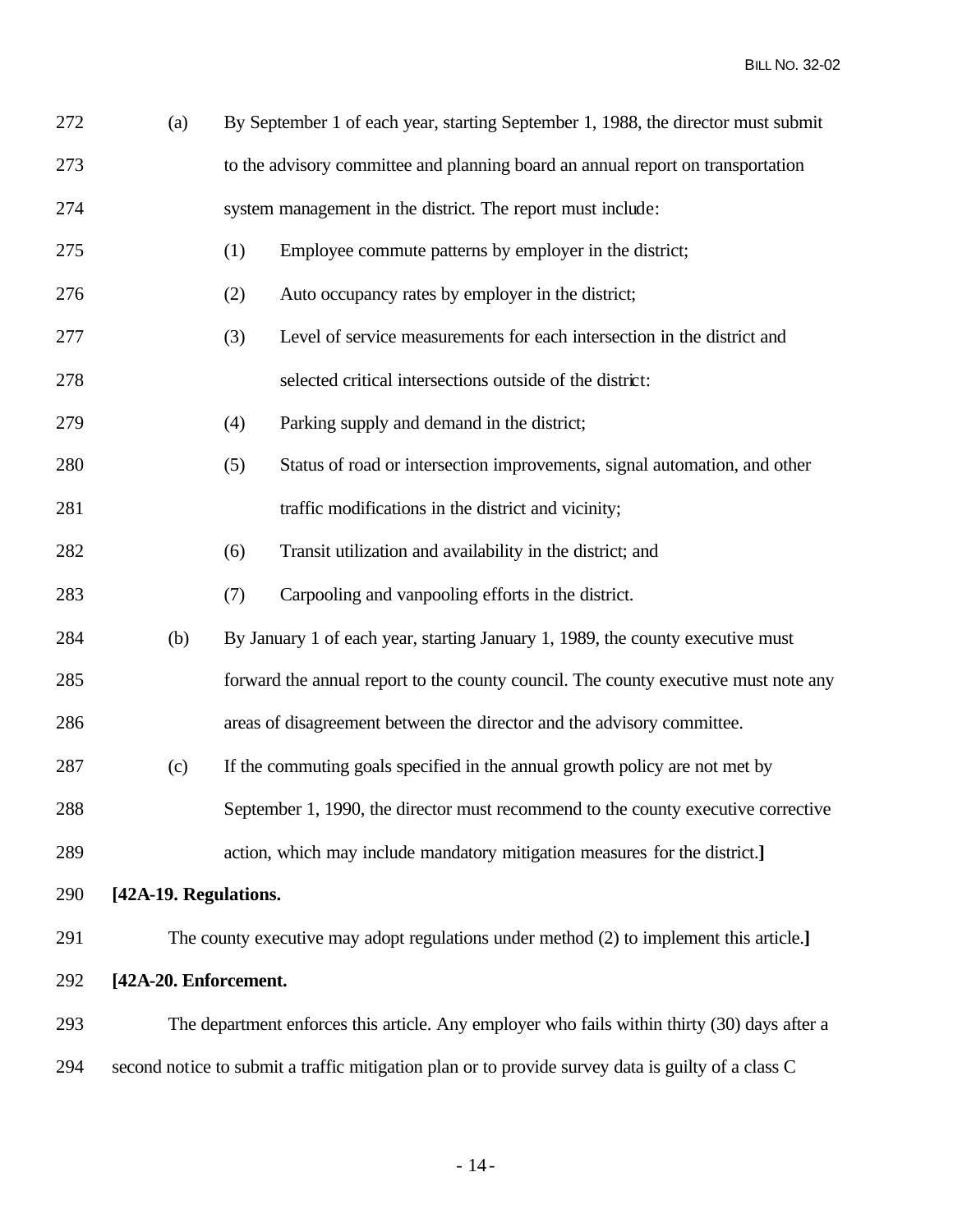| 295 |                                                                                                     | violation. An owner who fails within thirty (30) days after a second notice to submit a traffic                 |  |  |
|-----|-----------------------------------------------------------------------------------------------------|-----------------------------------------------------------------------------------------------------------------|--|--|
| 296 | mitigation plan is guilty of a class C violation. Any party to a traffic mitigation agreement under |                                                                                                                 |  |  |
| 297 |                                                                                                     | section 42A-16 who fails within thirty (30) days after notice to comply with the agreement is guilty            |  |  |
| 298 | of a class A violation.]                                                                            |                                                                                                                 |  |  |
| 299 |                                                                                                     | [Article III. Transportation Management in Metro Station Areas.]                                                |  |  |
| 300 | [[42A-20A. Application.                                                                             |                                                                                                                 |  |  |
| 301 |                                                                                                     | This Article applies [in] to each Metro station policy area or transportation management                        |  |  |
| 302 |                                                                                                     | district designated in the Alternative Review Procedure <sup>[5]</sup> for Transportation Facilities adopted in |  |  |
| 303 |                                                                                                     | the [annual growth policy] Annual Growth Policy, and [in] to any other Metro station policy area or             |  |  |
| 304 | transportation management district designated in the [annual growth policy] Annual Growth           |                                                                                                                 |  |  |
| 305 | Policy.]]                                                                                           |                                                                                                                 |  |  |
| 306 | 42A-21. Definitions.                                                                                |                                                                                                                 |  |  |
| 307 |                                                                                                     | In this Article, unless the context indicates otherwise:                                                        |  |  |
| 308 | [(a)]                                                                                               | Alternative work hours program means any system [for shifting] that shifts the                                  |  |  |
| 309 |                                                                                                     | workday of an employee so that the workday starts or ends outside of [the] a peak                               |  |  |
| 310 |                                                                                                     | period, including:                                                                                              |  |  |
| 311 |                                                                                                     | (1) compressed workweeks;                                                                                       |  |  |
| 312 |                                                                                                     | staggered work hours involving a shift in the set work hours of [some or all]<br>(2)                            |  |  |
| 313 |                                                                                                     | an employee[s] at the workplace; or                                                                             |  |  |
| 314 |                                                                                                     | (3)<br>flexible work hours involving individually determined work hours under                                   |  |  |
| 315 |                                                                                                     | guidelines established by the employer.                                                                         |  |  |
| 316 | [(b)]                                                                                               | Annual [growth policy] Growth Policy means the most recently adopted Annual                                     |  |  |
| 317 |                                                                                                     | Growth Policy under Section 33A-15.                                                                             |  |  |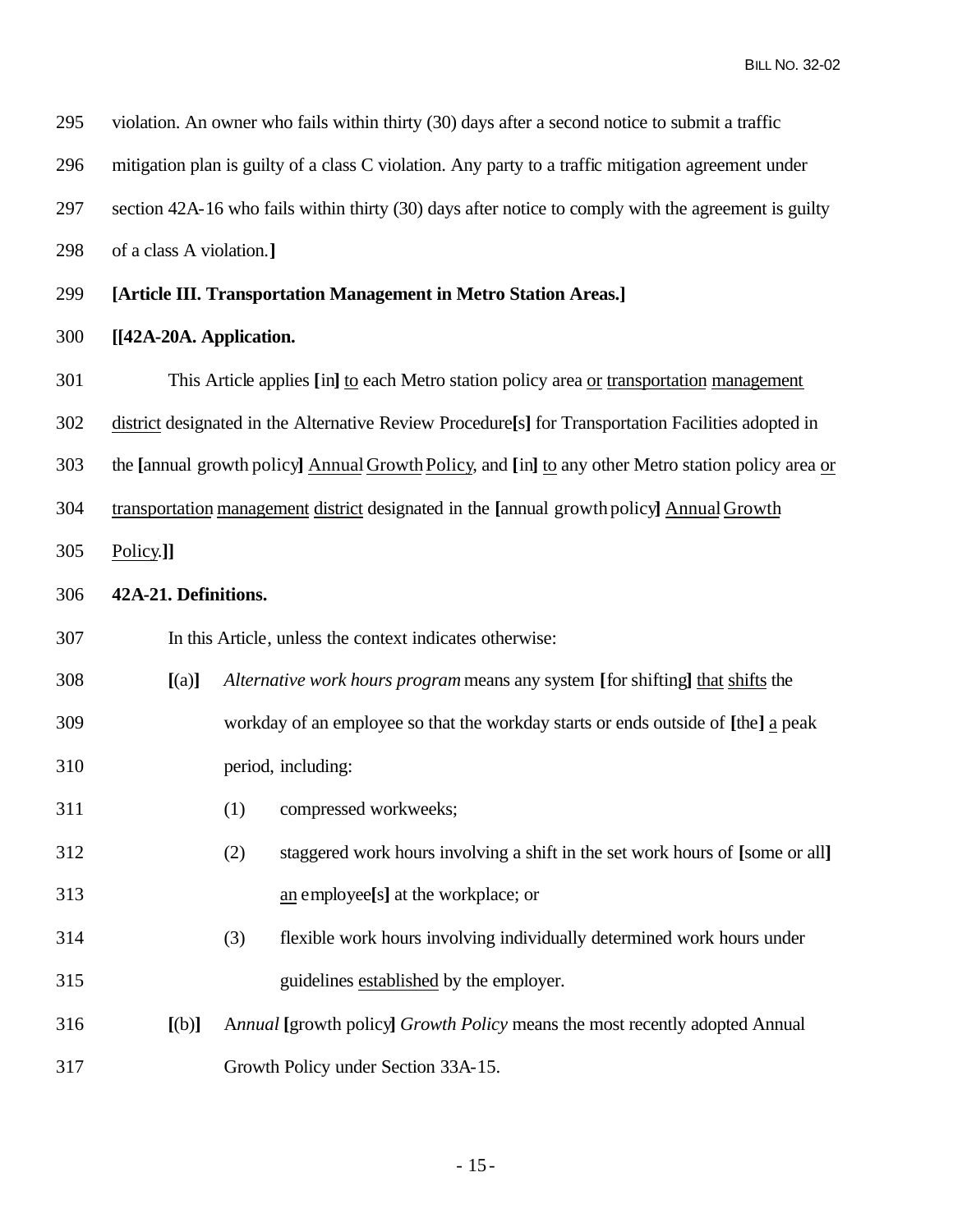| 318 |  |  |  | [(c)] <i>Carpool</i> means a motor vehicle occupied by 2 or more employees traveling together. |
|-----|--|--|--|------------------------------------------------------------------------------------------------|
|-----|--|--|--|------------------------------------------------------------------------------------------------|

- **[**(d)**]** *Commute* means a home-to-work or work-to-home trip.
- **[**(e)**]** *Department* means the Department of Public Works and Transportation.
- **[**(f)**]** *Director* means the Director of the Department of Public Works and Transportation
- or the Director's designee.
- **[**(g)**]** *District* means a transportation management district created **[**in one or more Metro station policy areas**]** under this Article.
- **[**(h)**]** *Employee* means **[**any**]** a person hired by an employer, including a part-time or seasonal worker.
- **[**(i)**]** *Employer* means any public or private **[**employer**]** business or government entity,
- including the County, employing 25 or more employees and having a permanent place of business in a district. The maximum number of employees on the largest shift working in a district determines the size of the employer. Employer does not include:
- (1) a contractor, business, or government entity with no permanent place of business in a district;
- (2) a home-based business;
- (3) a business with no employees housed at that work site;
- **[**(2)**]** (4) any business with no permanent workplace or location; or
- **[**(3)**]** (5) any government agency not required by law to follow County regulations.
- **[**(j)**]** *Peak period* means the hours of highest transportation use in a district each workday, as defined in the resolution creating **[**that**]** a district.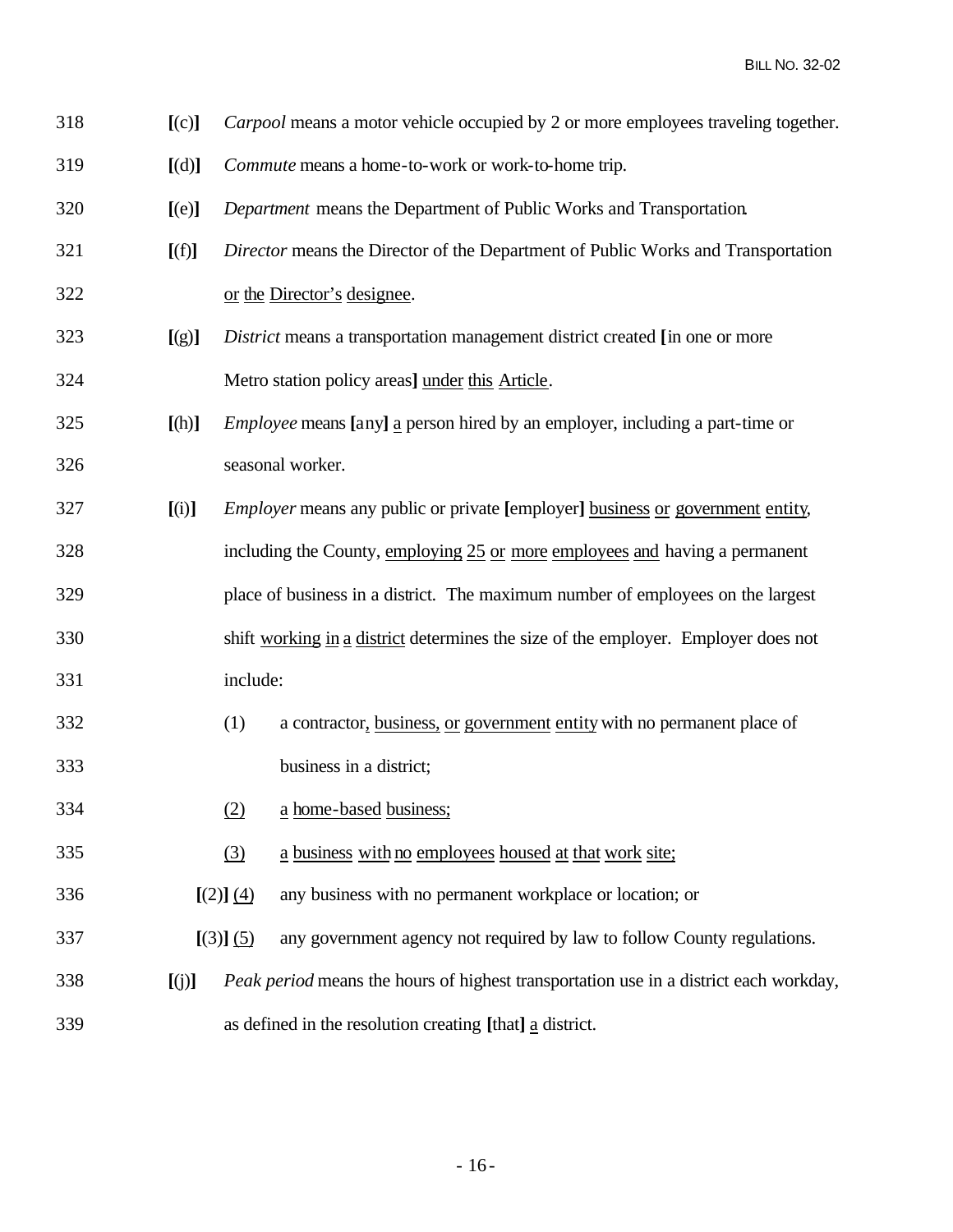| 340 | <i>Planning Board</i> means the Montgomery County Planning Board of the Maryland- |
|-----|-----------------------------------------------------------------------------------|
| 341 | National Capital Park and Planning Commission.                                    |

- **[**(l)**]** *Single-occupancy vehicle* means a motor vehicle occupied by one employee for commuting purposes, other than a two-wheeled vehicle.
- *Telework* means a work arrangement where a manager directs or permits an
- employee to perform usualjob duties away fromthe centralworkplace in
- accordance with established performance expectations and agency-approved or agreed-upon terms.
- **[**(m)**]** *Transportation demand management* means any method of reducing demand for road capacity during **[**the**]** a peak period, including an alternative work hours
- program**[**s**]**, carpool, vanpool, subsidized transit pass**[**es**]**, preferential parking,
- improved bicycle and pedestrian access and safety, **[**and**]** or peak period parking charge**[**s**]**.
- **[**(n)**]** *Transportation management organization* means a public, nonprofit private, or
- public-private firm, corporation, or instrumentality created or contracted to manage or coordinate transportation demand management programs.
- **[**(o)**]** *Vanpool* means a van occupied by at least 8 employees traveling together.
- **[**(p)**]** *Workplace* means the place of employment, base of operations, or predominant location of an employee.

## **42A-22. Findings and purposes.**

 (a) New economic development is important to stimulate the local economy. Focusing new development in **[**highly**]** high transit-**[**serviceable**]** service areas **[**, such as Metro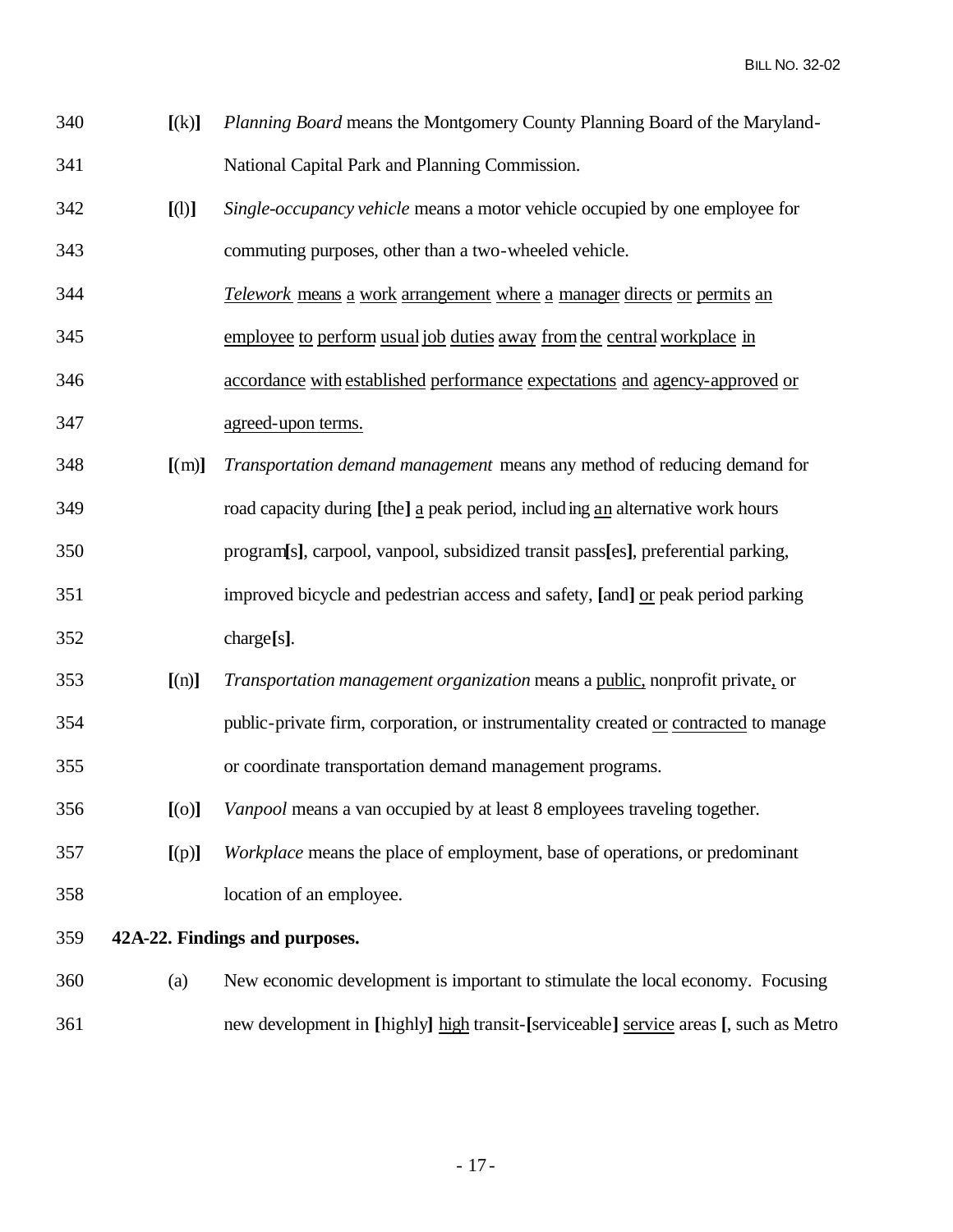| 362 |     | station policy areas, <i>j</i> is an important County land use and economic development |
|-----|-----|-----------------------------------------------------------------------------------------|
| 363 |     | objective.                                                                              |
| 364 | (b) | Limited transportation infrastructure, [and related] traffic congestion, pedestrian     |
| 365 |     | access, and safety [concerns] issues [are constraining] impede the [achievement of]     |
| 366 |     | County's land use and economic development objectives.                                  |
| 367 | (c) | Transportation demand management, in conjunction with adequate transportation           |
| 368 |     | facility review, planned capital improvement projects, and parking and traffic          |
| 369 |     | control measures, will:                                                                 |
| 370 |     | (1)<br>help provide sufficient transportation capacity to achieve County land use       |
| 371 |     | objectives and permit further economic development [in Metro station policy             |
| 372 |     | areas];                                                                                 |
| 373 |     | (2)<br>reduce the demand for road capacity, and promote traffic safety and              |
| 374 |     | pedestrian access [in Metro station policy areas]; and                                  |
| 375 |     | help reduce vehicular emissions, energy consumption, and noise levels.<br>(3)           |
| 376 | (d) | [The resulting improved] Improved traffic levels [of service,] and air quality and a    |
| 377 |     | reduction in ambient noise levels will help [make Metro station policy areas] create    |
| 378 |     | attractive and convenient places to live, work, visit, and [do] conduct business.       |
| 379 | (e) | Transportation demand management will [also] equitably allocate responsibility for      |
| 380 |     | reducing single-occupancy vehicle trips among government, developers, employers,        |
| 381 |     | [nonresidential] property owners, and the public.                                       |
| 382 | (f) | Transportation demand management should be [used in Metro station policy areas,]        |
| 383 |     | consistent with any commuting goals set in the [annual growth policy] Annual            |
| 384 |     | Growth Policy, [to] and foster coordinated and comprehensive government, private        |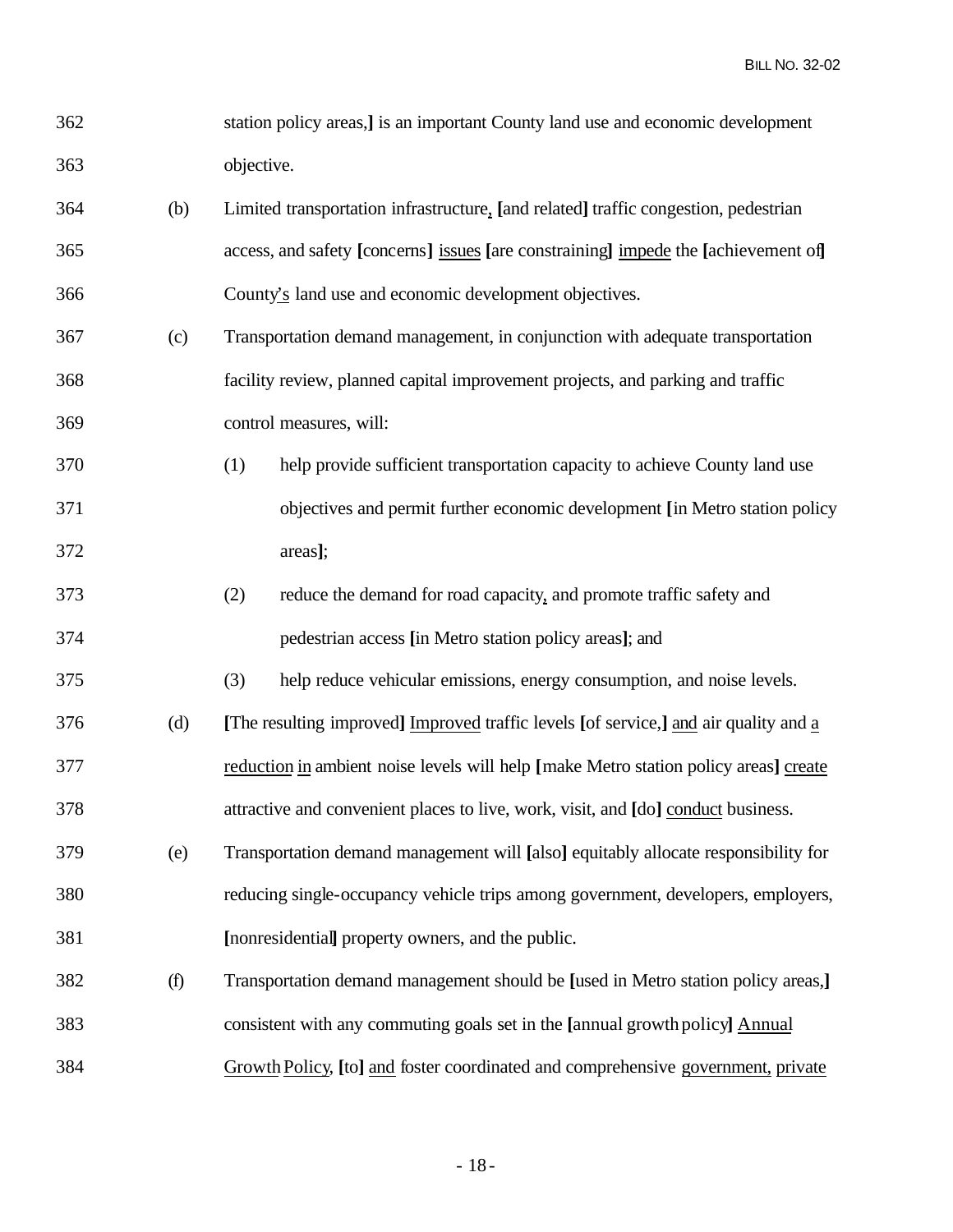| 385 |                                                                    | industry, and public action [by government, new developers, property owners and            |  |  |
|-----|--------------------------------------------------------------------|--------------------------------------------------------------------------------------------|--|--|
| 386 |                                                                    | employers] to:                                                                             |  |  |
| 387 |                                                                    | (1)<br>increase transportation capacity;                                                   |  |  |
| 388 |                                                                    | reduce existing and future levels of traffic congestion;<br>(2)                            |  |  |
| 389 |                                                                    | reduce air and noise pollution; and<br>(3)                                                 |  |  |
| 390 |                                                                    | promote traffic safety and pedestrian access.<br>(4)                                       |  |  |
| 391 | (g)                                                                | [The use of transportation] Transportation demand management [in Metro station]            |  |  |
| 392 |                                                                    | policy areas] will substantially advance [these important] public policy objectives.       |  |  |
| 393 |                                                                    | Adoption of this Article is in the best interest of the public health, safety, and general |  |  |
| 394 |                                                                    | welfare [in Metro station policy areas and] of the County [as a whole].                    |  |  |
| 395 | 42A-23. Districts; authority of the Department and Planning Board. |                                                                                            |  |  |
| 396 | (a)                                                                | The County Council by resolution may create [one or more] transportation                   |  |  |
| 397 |                                                                    | management districts [in each Metro station policy area, or may create one or more         |  |  |
| 398 |                                                                    | districts which include all or parts of more than one Metro station policy area. A         |  |  |
| 399 |                                                                    | district may also include areas which are served by the same transportation network        |  |  |
| 400 |                                                                    | as the Metro station policy area] in any Metro station policy area, which may include      |  |  |
| 401 |                                                                    | adjacent areas served by the same transportation network, or in any area where             |  |  |
| 402 |                                                                    | policy area transportation review applies under the Annual Growth Policy.                  |  |  |
| 403 | (b)                                                                | The Department may take actions necessary to achieve effective transportation              |  |  |
| 404 |                                                                    | demand management in each district, on its own or by contract with any employer,           |  |  |
| 405 |                                                                    | transportation management organization, or other party, including:                         |  |  |
| 406 |                                                                    | (1)<br>regulating or limiting public parking, by regulation adopted under method           |  |  |
| 407 |                                                                    | (2);                                                                                       |  |  |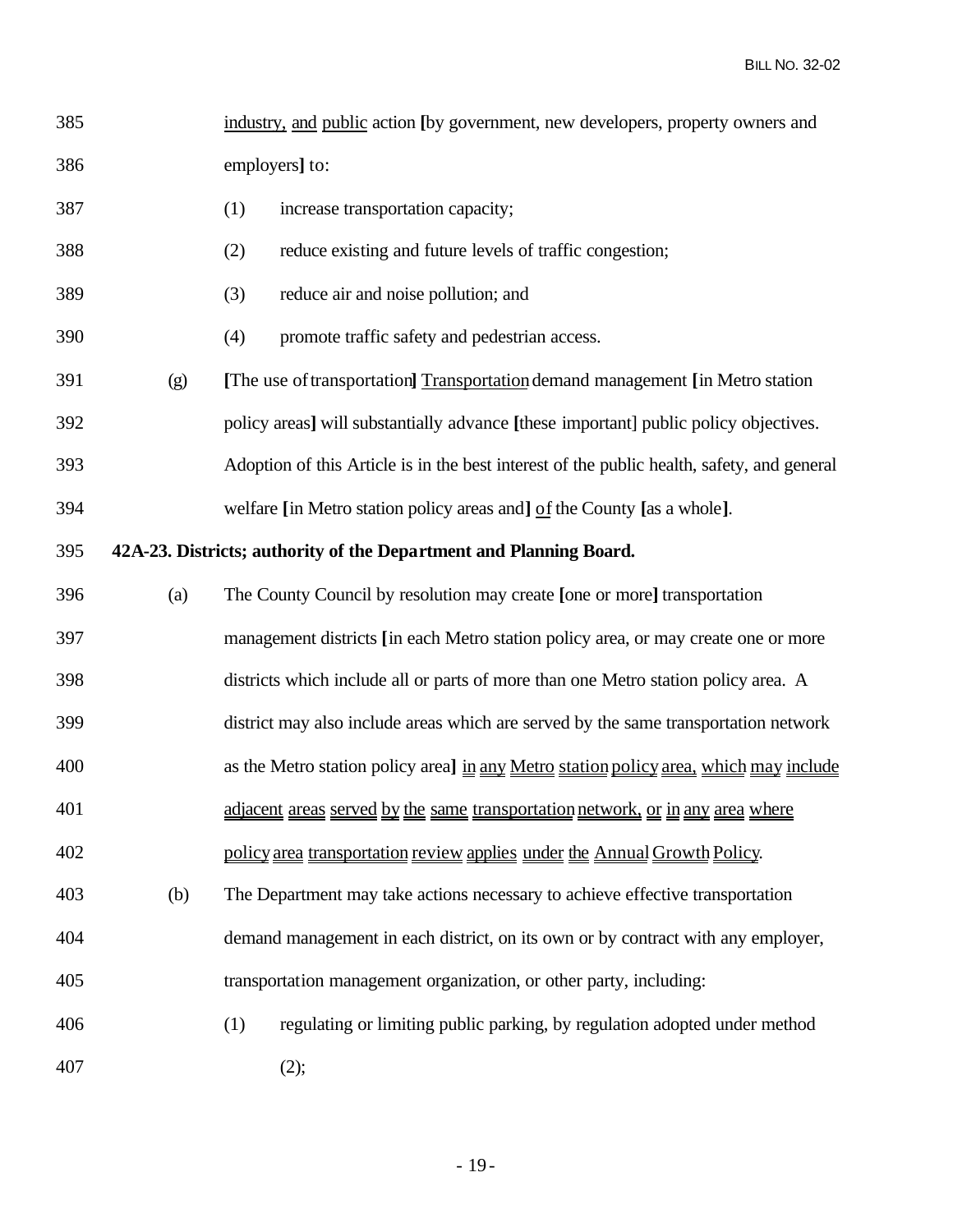| 408 |     | (2)                           | monitoring and assessing traffic patterns and pedestrian access and safety;        |
|-----|-----|-------------------------------|------------------------------------------------------------------------------------|
| 409 |     | (3)                           | adopting traffic and parking control measures;                                     |
| 410 |     | (4)                           | providing approved transportation-related capital projects;                        |
| 411 |     | (5)                           | promoting or implementing transit and ridesharing incentives;                      |
| 412 |     | (6)                           | promoting regional cooperation between the County and other government             |
| 413 |     |                               | agencies [[; and]]                                                                 |
| 414 |     | (7)                           | creating cooperative County-private sector programs to increase ridesharing        |
| 415 |     |                               | and transit use <sub>i</sub> and [[.]]                                             |
| 416 |     | $\underline{\underline{(8)}}$ | conducting surveys, studies, and statistical analysis to determine the             |
| 417 |     |                               | effectiveness of traffic mitigation plans and employer efforts.                    |
| 418 | (c) |                               | In each transportation management district, sole source contracts may be signed    |
| 419 |     |                               | with, or funds granted to, one or more transportation management organizations to  |
| 420 |     |                               | carry out transportation demand management programs [which] that the Department    |
| 421 |     |                               | could otherwise carry out, under Chapter 11B.                                      |
| 422 | (d) |                               | The Department and the Planning Board may, in accordance with this Article and     |
| 423 |     |                               | other applicable law, jointly impose [[reasonable]] transportation demand          |
| 424 |     |                               | management measures as conditions on the Board's approval of development in any    |
| 425 |     | district.                     |                                                                                    |
| 426 | (e) |                               | Each district may have a Transportation Management District Advisory Committee     |
| 427 |     |                               | if the Executive by regulation decides [one] a Committee is necessary to carry out |
| 428 |     |                               | this Article or if the Council creates [one] a Committee by resolution. The        |
| 429 |     |                               | Executive or Council may [also] designate any existing advisory body appointed by  |
| 430 |     |                               | the Executive and confirmed by the Council to serve as a Transportation            |

- 20-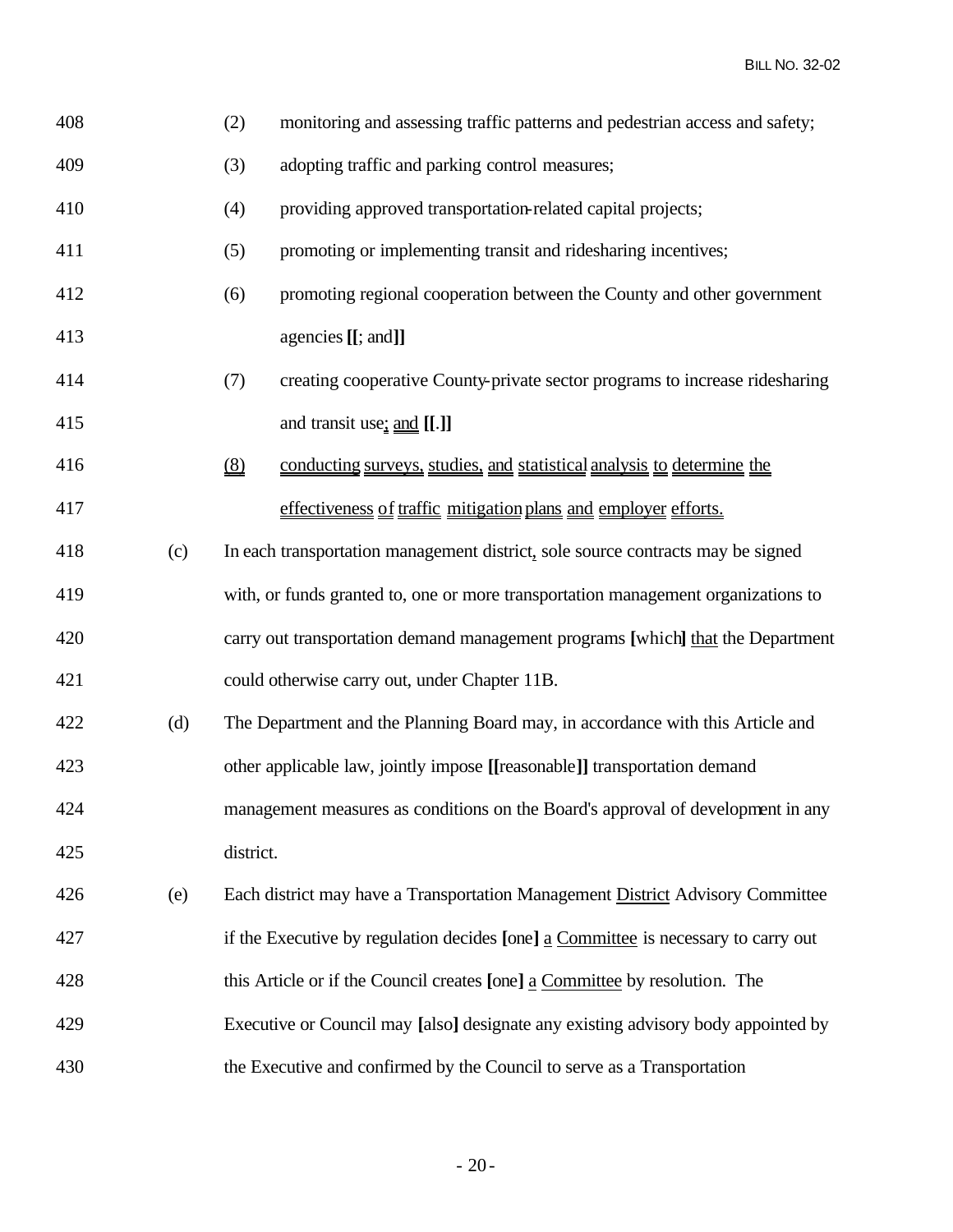| 431 |     | Management District Advisory Committee. The Executive must appoint and the                          |
|-----|-----|-----------------------------------------------------------------------------------------------------|
| 432 |     | Council must confirm [The] members of any Advisory Committee [must be                               |
| 433 |     | appointed by the Executive and confirmed by the Council]. The County must not                       |
| 434 |     | compensate members of an Advisory Committee for their services. [The County                         |
| 435 |     | financial disclosure law does not apply to] Advisory Committee members, [who are]                   |
| 436 |     | not otherwise public employees as defined in Chapter 19A, are not subject to the                    |
| 437 |     | financial disclosure provisions of that Chapter.                                                    |
| 438 |     | 42A-24. Traffic mitigation plans.                                                                   |
| 439 | (a) | If an employer is subject to this Section, and if the Council by resolution or in the               |
| 440 |     | [annual growth policy] Annual Growth Policy has approved the use of traffic                         |
| 441 |     | mitigation plans in a given district, the Director [may] must notify the employer by                |
| 442 |     | letter that the employer must submit a traffic mitigation plan meeting the                          |
| 443 |     | requirements of this Section.                                                                       |
| 444 | (b) | An employer who employs 25 or more employees in a district at any time within one                   |
| 445 |     | year before receiving notice under subsection (a) must submit [[an annual]] a traffic               |
| 446 |     | mitigation plan to the Director <sup>[[4]</sup> unless the Director determines that a less frequent |
| 447 |     | plan is appropriate]].                                                                              |
| 448 | (c) | The traffic mitigation plan should be consistent with and contribute to the                         |
| 449 |     | achievement of any commuting goals set in the [annual growth policy] Annual                         |
| 450 |     | Growth Policy. A traffic mitigation plan may include [use of] an alternative work                   |
| 451 |     | hours program, [incentives for] carpool[s] or vanpool[s] incentives, subsidized                     |
| 452 |     | transit passes, preferential parking, peak period or single-occupancy vehicle parking               |

- 21-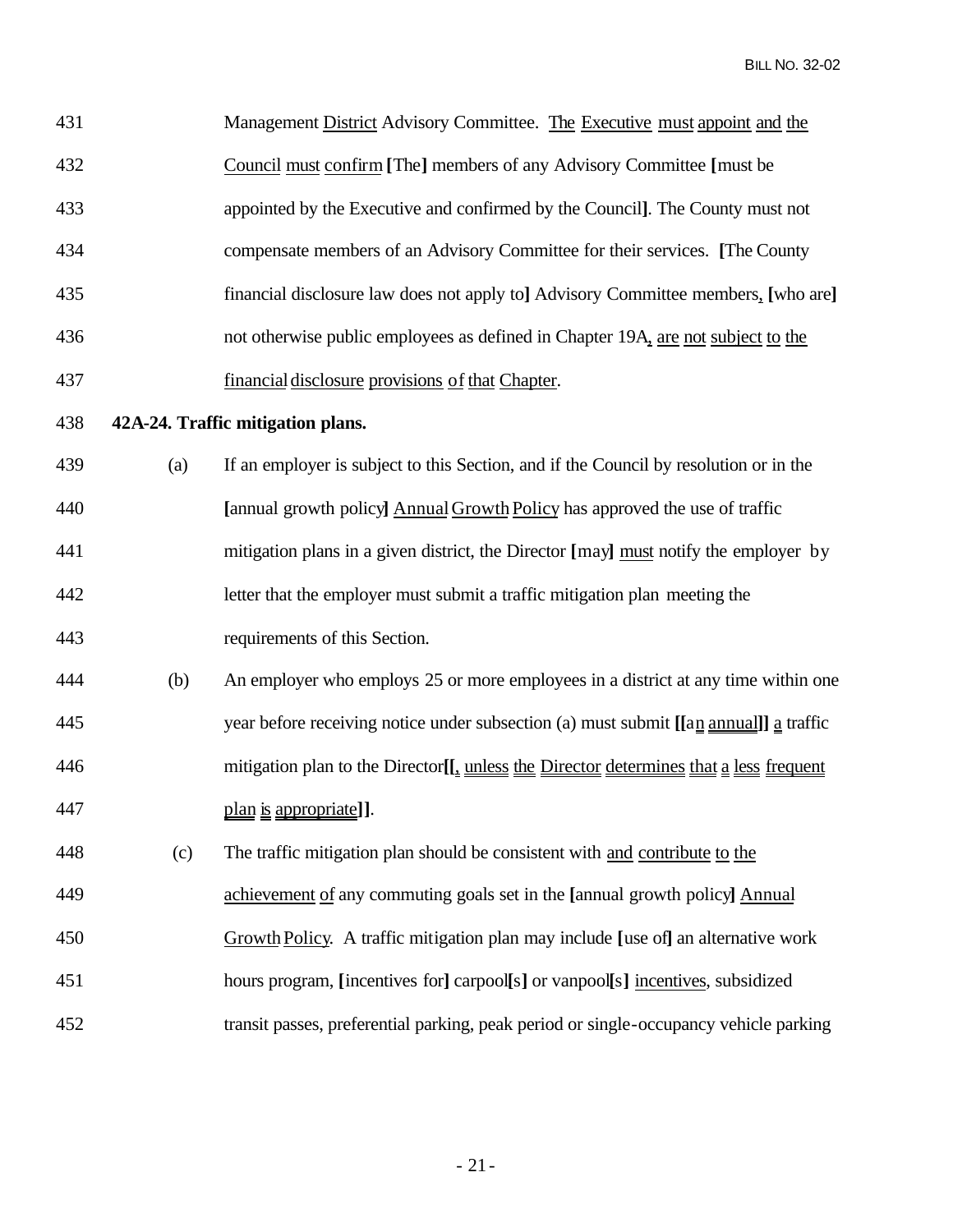| 453 |                    | charges, improved bicycle and pedestrian access and safety, telework, and other                          |
|-----|--------------------|----------------------------------------------------------------------------------------------------------|
| 454 |                    | transportation demand management measures.                                                               |
| 455 |                    | $[[(d)]]$ [[The Director [may] must establish a schedule for initial submission of traffic               |
| 456 |                    | mitigation plans by employers.]                                                                          |
| 457 |                    | $[(e)]$ (d) Each employer must submit its traffic mitigation plan within [45] $\frac{90}{20}$ days after |
| 458 |                    | receiving notice under subsection (a). The Director may extend an employer's time                        |
| 459 |                    | to file a traffic mitigation plan for good cause.                                                        |
| 460 | $[[(f)]](e)$ (1)   | An employer may submit a consolidated traffic mitigation plan with other                                 |
| 461 |                    | employers in the same building or building complex [of buildings].                                       |
| 462 |                    | [Similarly, an] An owner of a nonresidential building in a district may                                  |
| 463 |                    | submit a consolidated traffic mitigation plan on behalf of one or more                                   |
| 464 |                    | employers in the building.                                                                               |
| 465 | (2)                | A consolidated plan must be designed so that the action[s] it requires                                   |
| 466 |                    | [satisfy] satisfies this Section for [all] employers covered by the plan.                                |
| 467 | $[[(g)]]_{(f)}(1)$ | The Director may require an owner of a nonresidential building in a district                             |
| 468 |                    | to submit a traffic mitigation plan if:                                                                  |
| 469 |                    | (A) the Director finds that a plan is necessary to achieve the purpose of                                |
| 470 |                    | this Article because of the owner's control of parking or common                                         |
| 471 |                    | space or for similar reasons; and                                                                        |
| 472 |                    | the Director notifies the owner of the building under subsection (a).<br>(B)                             |
| 473 | (2)                | As specified in the notice, the owner's plan may cover all or some employers                             |
| 474 |                    | in the building. A plan submitted under this subsection may be in addition to                            |
| 475 |                    | one an individual employer must submit.                                                                  |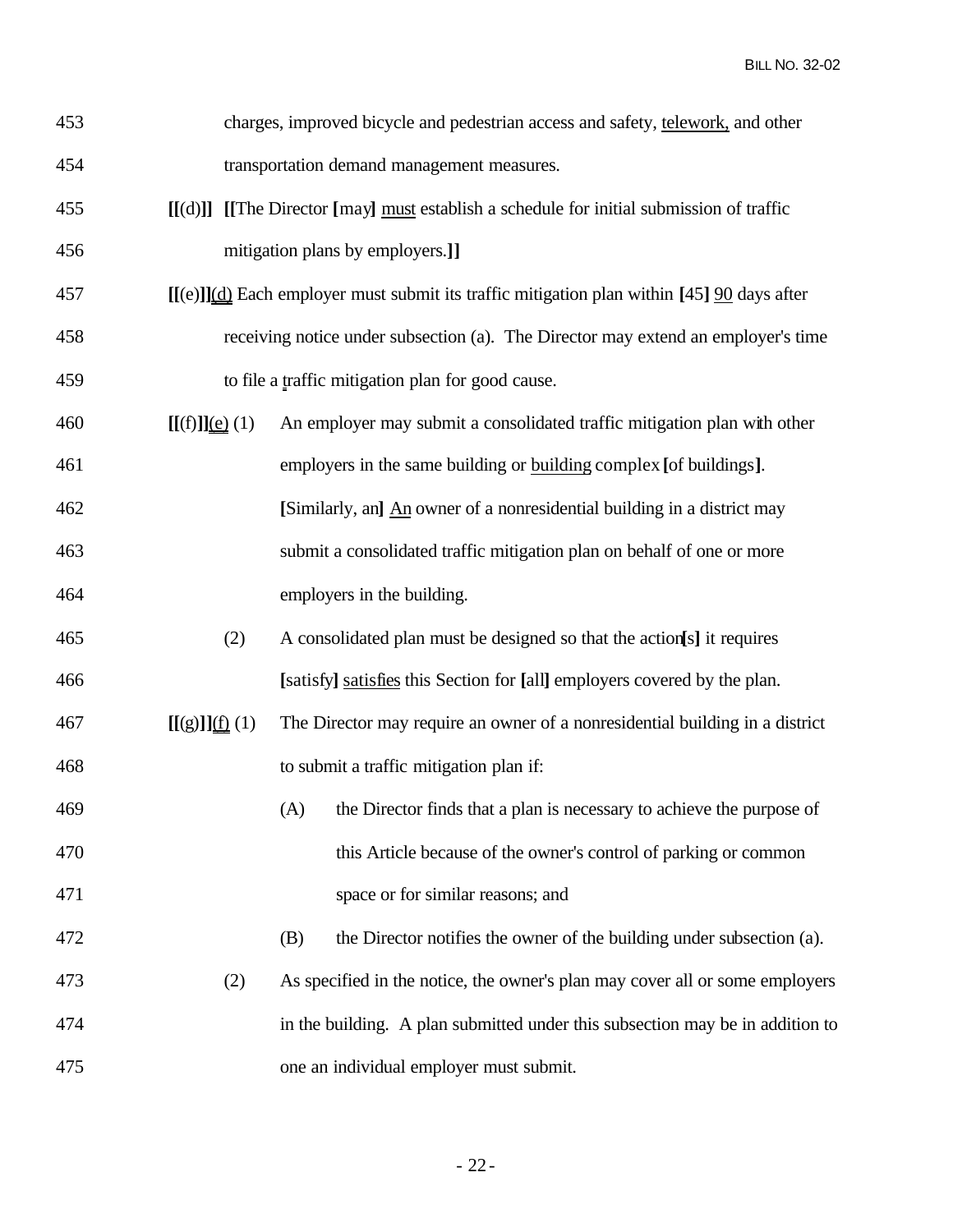| 476 | (3)                             | After receiving notice under this Section, an owner must submit a traffic                                |
|-----|---------------------------------|----------------------------------------------------------------------------------------------------------|
| 477 |                                 | mitigation plan that meets the requirements applicable to an employer.                                   |
| 478 | $[(\text{h})]_{\{g\}}(1)$       | The Director may require an owner of a residential building or complex with                              |
| 479 |                                 | at least 100 dwelling units, [(Jincluding a common ownership community as                                |
| 480 |                                 | defined in Chapter 10B[)], in a district to submit a traffic mitigation plan if:                         |
| 481 |                                 | the Director finds that a plan is necessary to achieve the purpose of<br>(A)                             |
| 482 |                                 | this Article because of the owner's control of parking or common                                         |
| 483 |                                 | space or for similar reasons; and                                                                        |
| 484 |                                 | the Director notifies the owner of the building under subsection (a).<br>(B)                             |
| 485 | (2)                             | After receiving notice under this Section, an owner of a residential building                            |
| 486 |                                 | must submit a traffic mitigation plan that meets the requirements applicable                             |
| 487 |                                 | to an employer.                                                                                          |
| 488 |                                 | $[[(i)]](\underline{h})$ The Director must offer to help employers and owners prepare traffic mitigation |
| 489 | plans.                          |                                                                                                          |
| 490 | $[[(j)]](i)$ The Director must: |                                                                                                          |
| 491 | (1)                             | decide if each proposed plan meets the requirements of this Section; and                                 |
| 492 | (2)                             | help the employer or owner revise a plan which does not meet the                                         |
| 493 |                                 | requirements.                                                                                            |
| 494 |                                 | $[[(k)]](i)$ The Director may require an employer or owner to resubmit a plan [which] that is            |
| 495 |                                 | not consistent with any commuting goals set in the [annual growth policy] Annual                         |
| 496 |                                 | Growth Policy. The Director must not require an employer to submit a plan that                           |
| 497 |                                 | meets the requirements of this Section more than once every 2 years.                                     |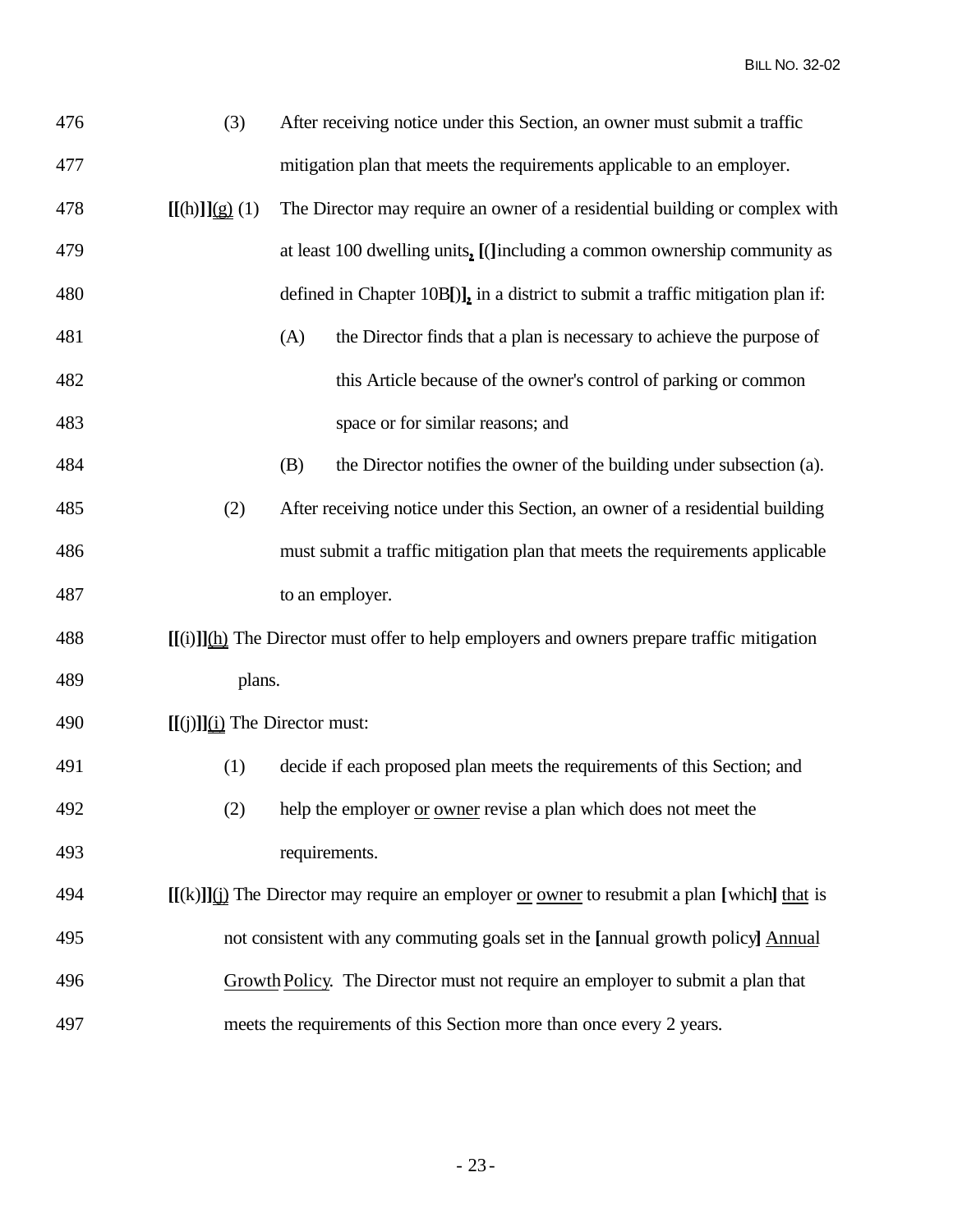| 498 | <u>An employer must submit a report on transportation management measures used to</u> |
|-----|---------------------------------------------------------------------------------------|
| 499 | implement a traffic mitigation plan to the transportation management organization     |
| 500 | based on a schedule the Director sets.                                                |

### **Sec. 42A-25. Traffic mitigation agreements.**

- (a) Any proposed subdivision or optional method development in a district must be subject to a traffic mitigation agreement if the Planning Board and the Director jointly decide, under standards adopted by the Council for the adequacy of public transportation, that more transportation facilities or transportation demand management measures are necessary to meet any commuting goals set in the annual growth policy.
- (b) A traffic mitigation agreement must specify **[**those**]** transportation demand
- management measures that the applicant or **[**another**]** a responsible party must carry
- out. The measures must be **[[**reasonably**]]** calculated to ensure that public
- transportation will be adequate to meet **[**any**]** commuting goals set in the **[**annual
- 512 growth policy**]** Annual Growth Policy.
- (c) A traffic mitigation agreement may require:
- (1) naming a transportation coordinator;
- (2) limits on parking spaces;
- (3) peak period or single-occupancy vehicle parking charges;
- (4) preferential parking for carpools and vanpools;
- (5) subsidies for employees not using single-occupancy vehicles;
- (6) financial or other participation in building or operating on- or off-site transportation facilities or systems; **[**or**]**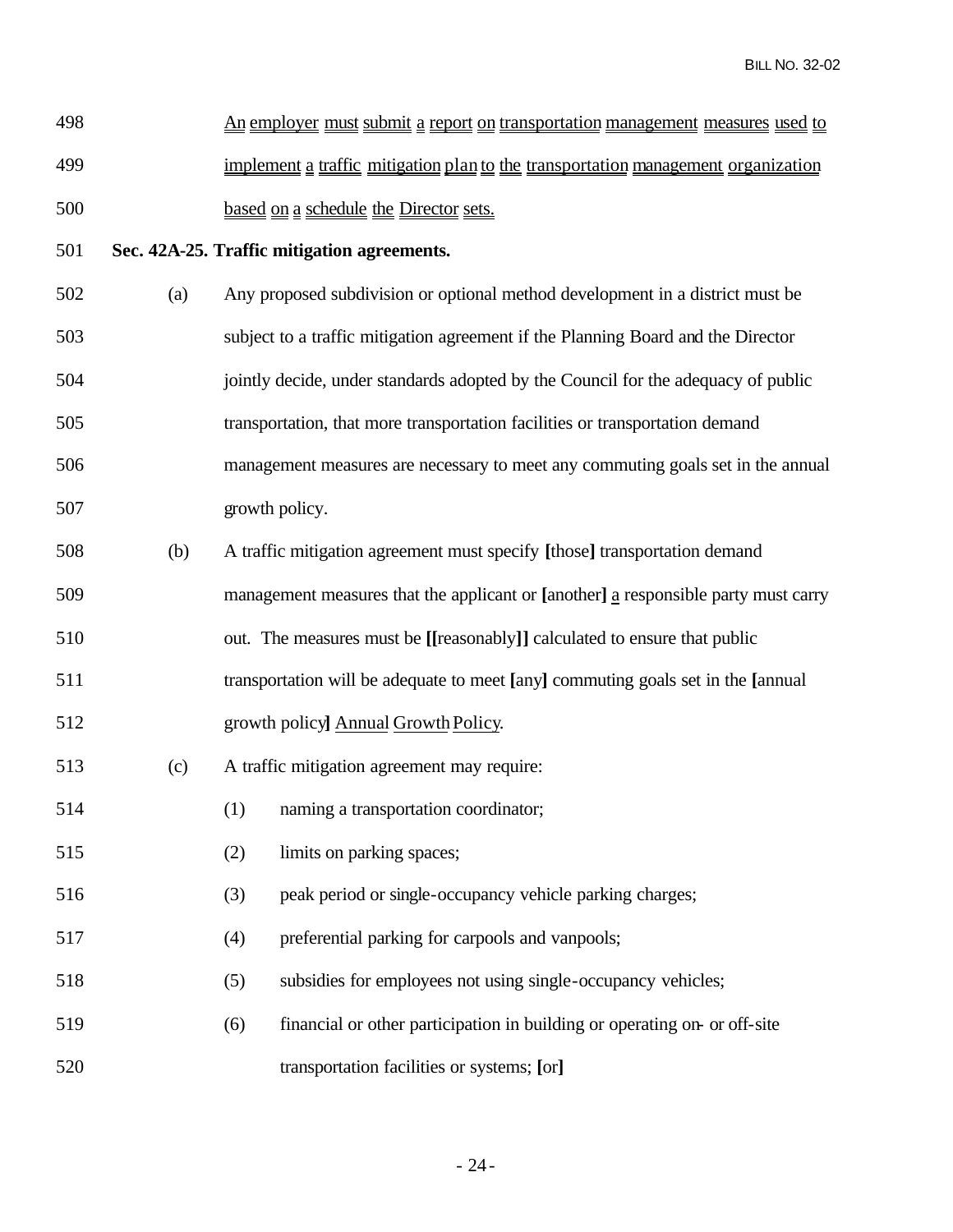| 521 |     | (7)               | providing space on a periodic basis for marketing and promotional activities     |
|-----|-----|-------------------|----------------------------------------------------------------------------------|
| 522 |     |                   | of the district;                                                                 |
| 523 |     | (8)               | designating permanent areas in prominent locations to display information        |
| 524 |     |                   | on commuting options; or                                                         |
| 525 |     | [(7)] (9)         | other transportation demand management measures[;].                              |
| 526 | (d) |                   | A traffic mitigation agreement must be:                                          |
| 527 |     | (1)               | agreed to by the applicant, the Department, and the Planning Board;              |
| 528 |     | (2)               | made an express condition of any approval for subdivision under Chapter 50       |
| 529 |     |                   | or optional method development under Chapter 59; [and]                           |
| 530 |     | (3)               | subject to all other review and approval requirements of Chapter 50 and          |
| 531 |     |                   | Chapter 59 [which apply]; and                                                    |
| 532 |     | $\underline{(4)}$ | recorded in the County's land records.                                           |
| 533 | (e) |                   | A traffic mitigation agreement may:                                              |
| 534 |     | (1)               | require adequate financial security, including bonds, letters of credit, or      |
| 535 |     |                   | similar guarantees;                                                              |
| 536 |     | (2)               | bind future tenants of the development; and                                      |
| 537 |     | (3)               | specify liquidated damages, specific performance, or other contractual           |
| 538 |     |                   | remedies, as appropriate.                                                        |
| 539 | (f) |                   | The Department must enforce the terms of each traffic mitigation agreement. This |
| 540 |     |                   | does not limit the Planning Board's authority to revoke or otherwise enforce any |
| 541 |     |                   | approvals for subdivision under Chapter 50 or optional method development under  |
| 542 |     |                   | Chapter 59[if an applicant does not fully comply with a traffic mitigation       |
| 543 |     | agreement].       |                                                                                  |
|     |     |                   |                                                                                  |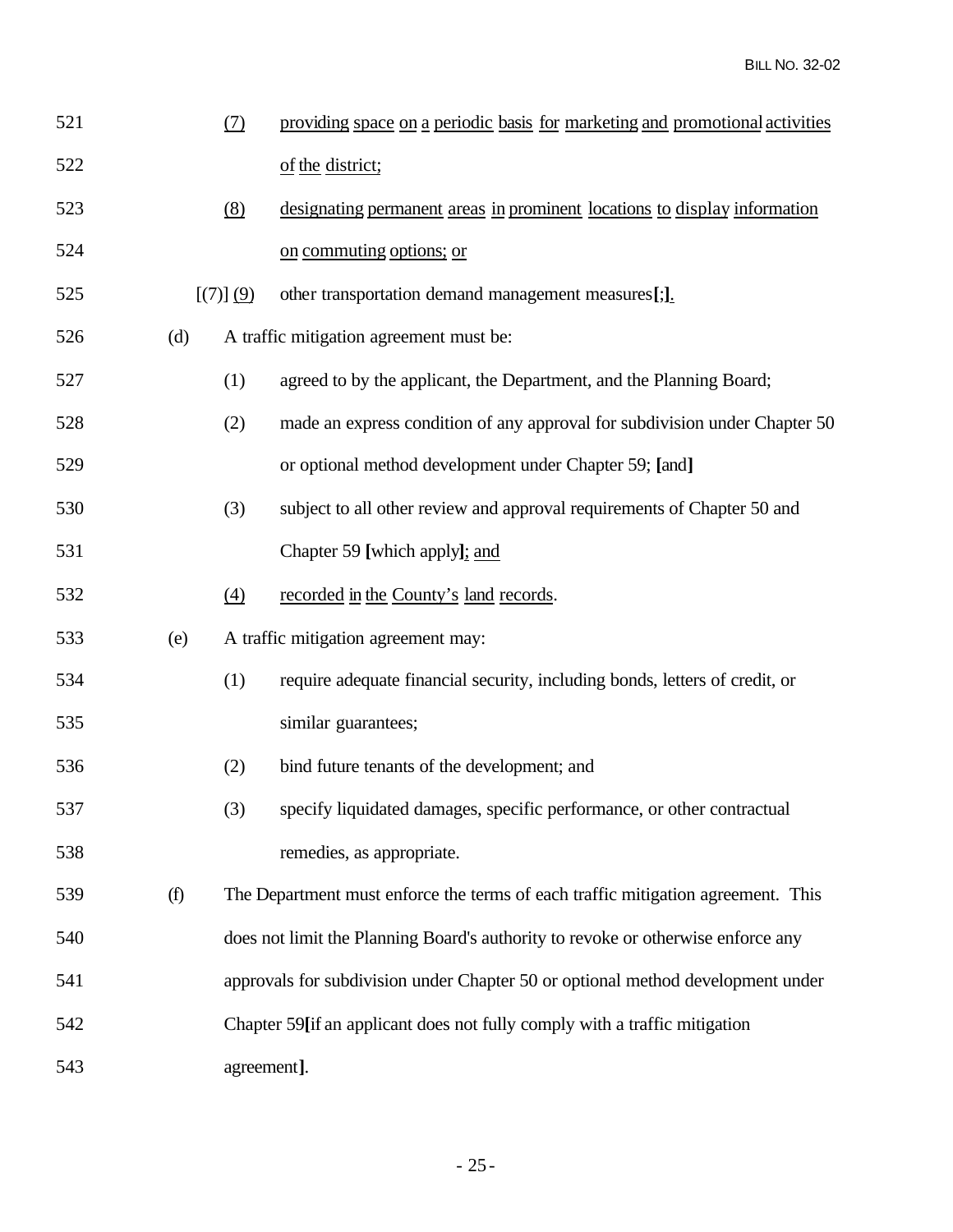### **42A-26. Annual survey.**

- (a) The Director, after consulting **[[**any**]]** the appropriate Advisory Committee, **[**may**]** must schedule an annual commuter survey**[**s**]**, unless the Director determines that a less frequent plan is appropriate.
- (b) The Director, after consulting **[[**any**]]** the appropriate Advisory Committee, **[**may**]** must prepare a survey that generates information to:
- (1) create an accurate data base of employee commuting patterns in the **[**policy area**]** district; and
- (2) monitor progress toward reaching any commuting goals set in the **[**annual 553 growth policy Annual Growth Policy.
- (c) The Department **[**may**]** must **[**mail**]** distribute the **[[**annual**]]** survey **[**form**]** to **[**all**]**
- employers **[[**under the**]]** based on a schedule the Director sets. Each notified
- employer must distribute, collect, and return **[[**submit a**]]** the completed surveys to
- the**[[**Department**]]** transportation management organizationwithin 45 days after receiving **[**the form**] [[**it**]]** the surveys.
- (d) An employer must make a good faith effort to generate survey responses from
- employees with the objective of achieving at least an 80 percent compliance rate.

## **42A-27. Executive report.**

- (a) By **[**September 1**]** December 1 of each even-numbered year, the Director must submit to **[[**any**]]** the appropriate Advisory Committee and the Planning Board **[**an annual**]** a report on transportation demand management in each district. The report should include:
- (1) employee commuting patterns by employer;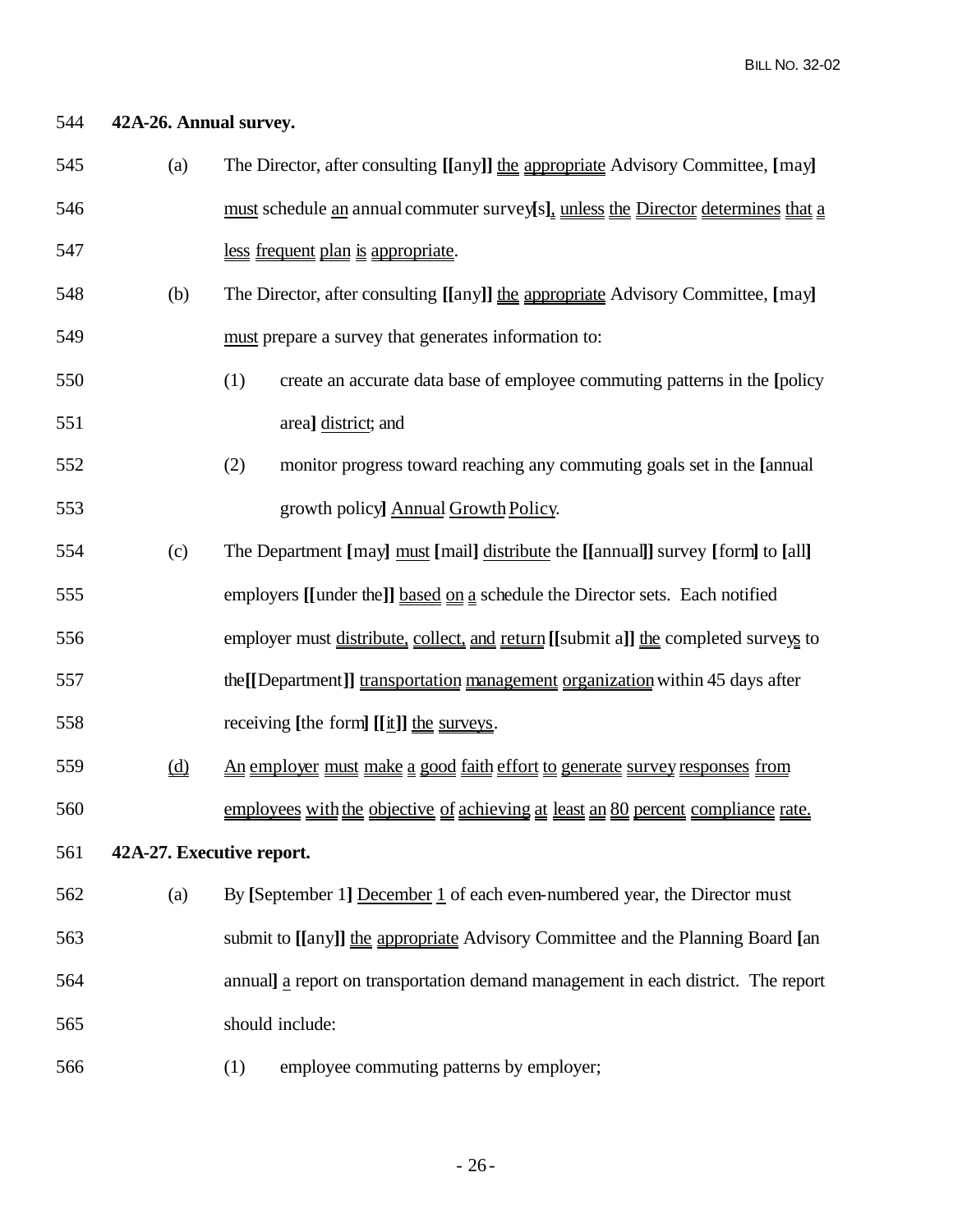| 567 |                                                                                 | (2) | auto occupancy rates by employer;                                                       |  |
|-----|---------------------------------------------------------------------------------|-----|-----------------------------------------------------------------------------------------|--|
| 568 |                                                                                 | (3) | level of service measurements for each intersection in the policy area and              |  |
| 569 |                                                                                 |     | selected critical intersections outside [it] the area;                                  |  |
| 570 |                                                                                 | (4) | parking supply and demand;                                                              |  |
| 571 |                                                                                 | (5) | status of road or intersection improvements, signal automation, improved                |  |
| 572 |                                                                                 |     | bicycle and pedestrian access and safety, and other traffic modifications in or         |  |
| 573 |                                                                                 |     | near the policy area;                                                                   |  |
| 574 |                                                                                 | (6) | transit use and availability;                                                           |  |
| 575 |                                                                                 | (7) | carpool[ing] and vanpool[ing] use; and                                                  |  |
| 576 |                                                                                 | (8) | the source and use of any funds received under this Article.                            |  |
| 577 | (b)                                                                             |     | By [January 1] March 1 of each odd-numbered year, the Executive must forward            |  |
| 578 |                                                                                 |     | each [[annual]] report to the Council. The Executive must note any area of              |  |
| 579 |                                                                                 |     | disagreement between the Director and an Advisory Committee.                            |  |
| 580 | (c)                                                                             |     | If any commuting goals set in the [annual growth policy] Annual Growth Policy are       |  |
| 581 |                                                                                 |     | not met [by] 4 years after a district is created, the Director must recommend [to the   |  |
| 582 |                                                                                 |     | Executive] corrective action to the Executive. This action may include mandatory        |  |
| 583 |                                                                                 |     | mitigation measures. If the Executive agrees that such action [s are] is necessary, the |  |
| 584 |                                                                                 |     | Executive should propose appropriate legislation or adopt appropriate regulations as    |  |
| 585 |                                                                                 |     | authorized by law.                                                                      |  |
| 586 | 42A-28. Regulations.                                                            |     |                                                                                         |  |
| 587 | The Executive may adopt regulations under method (2) to implement this Article. |     |                                                                                         |  |
| 588 | 42A-29. Transportation Management Fee.                                          |     |                                                                                         |  |

(a) (1) The Executive may by regulation adopted under method (2) set the amount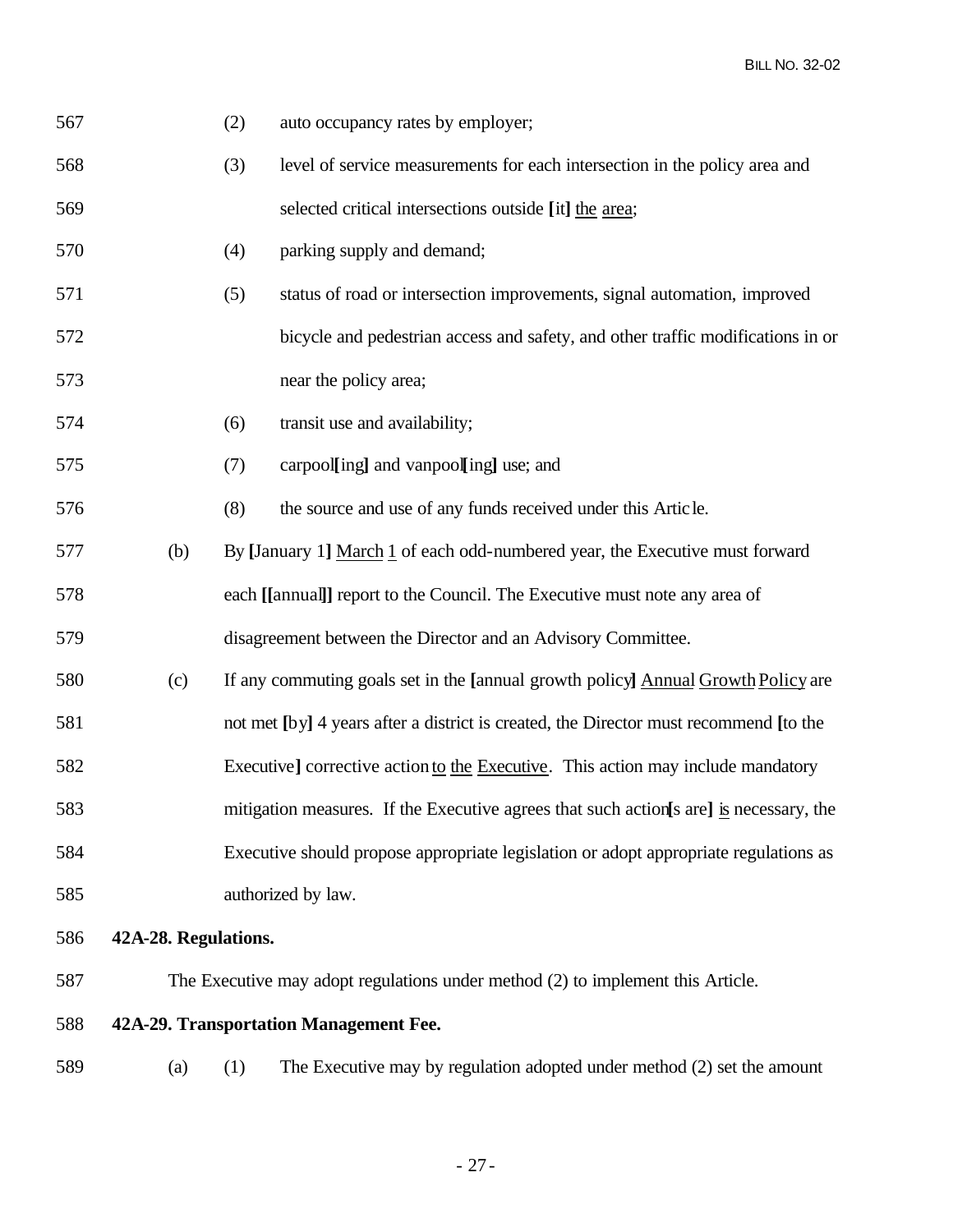| 590 |     |     | of a [[Transportation Management Fee]] transportation management fee                 |
|-----|-----|-----|--------------------------------------------------------------------------------------|
| 591 |     |     | [which] that the Department may annually charge, [each applicant who files           |
| 592 |     |     | an application after January 1, 1994, Junder the Alternative Review                  |
| 593 |     |     | Procedures [for Metro Station Policy Areas adopted] in the [FY 1994 annual           |
| 594 |     |     | growth policy] Annual Growth Policy, an applicant for subdivision or                 |
| 595 |     |     | optional method development approval in a district and each successor in             |
| 596 |     |     | interest of that applicant.                                                          |
| 597 |     | (2) | If the resolution creating a district so provides, the Department may also           |
| 598 |     |     | charge the [[Transportation Management Fee]] transportation management               |
| 599 |     |     | fee to:                                                                              |
| 600 |     |     | (A)<br>[all] other applicants for subdivision or optional method development         |
| 601 |     |     | in the district, and each successor in interest; and                                 |
| 602 |     |     | owners of existing commercial and multi-unit residential properties<br>(B)           |
| 603 |     |     | in the district.                                                                     |
| 604 | (b) |     | The rate of the [[Transportation Management Fee]] transportation management fee      |
| 605 |     |     | must be set to produce not more than an amount of revenue substantially equal to:    |
| 606 |     |     | $(1)$ the portion of the cost[s] of administering the district, including the review |
| 607 |     |     | and monitoring of traffic mitigation plans under Section 42A-24 and traffic          |
| 608 |     |     | mitigation agreements under Section 42A-25, reasonably attributable to the           |
| 609 |     |     | transportation effects of development subject to the [[Fee]] fee; and                |
| 610 |     | (2) | the portion of the cost[s] of any program implemented under Section 42A-             |
| 611 |     |     | 23(b), including any vehicle or other equipment necessary to carry out any           |
| 612 |     |     | such program, reasonably attributable to the transportation effects of               |
|     |     |     |                                                                                      |

- 28-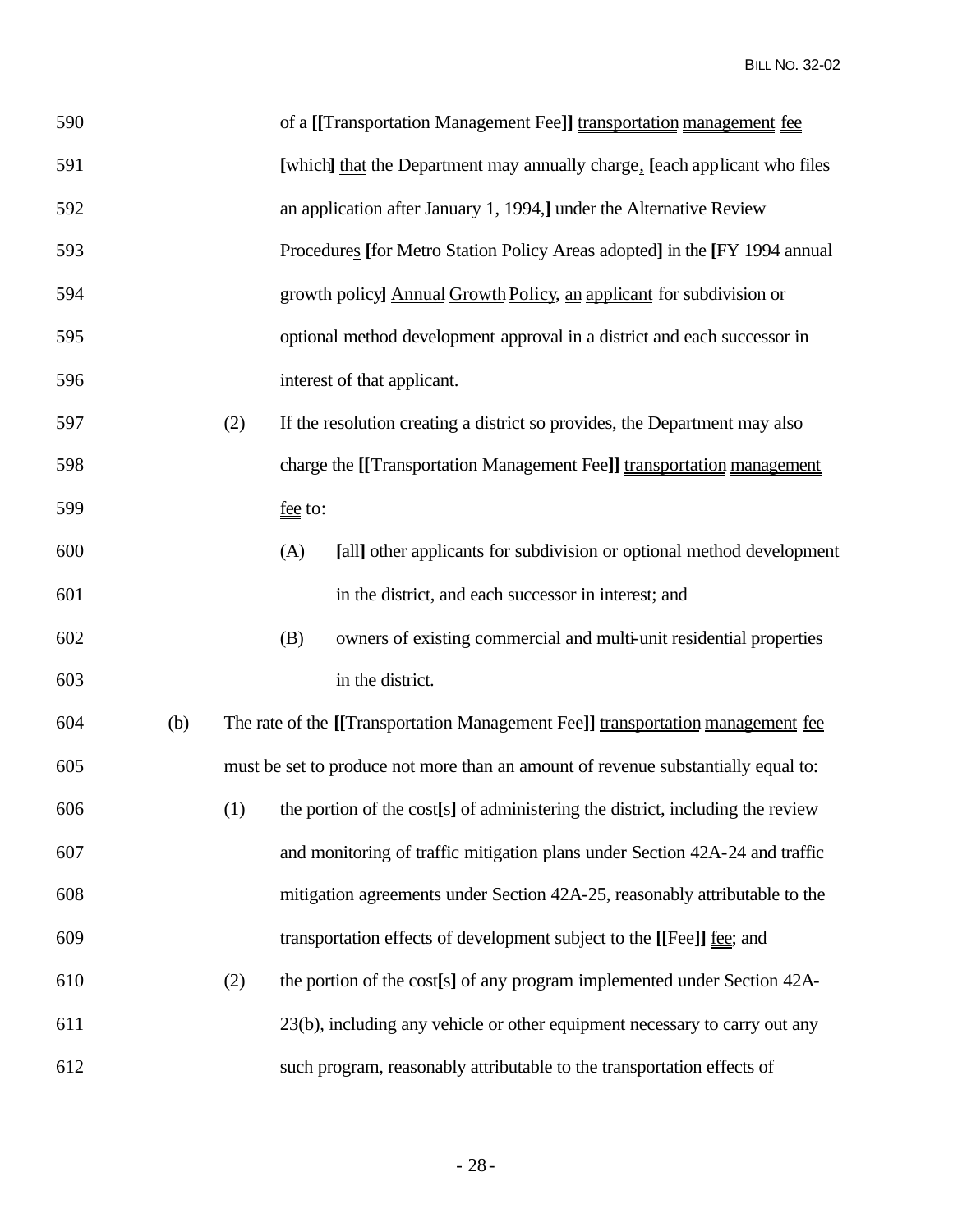| 613 |                                                                                                                |                                                                          | development subject to the [[Fee]] fee.                                                             |
|-----|----------------------------------------------------------------------------------------------------------------|--------------------------------------------------------------------------|-----------------------------------------------------------------------------------------------------|
| 614 | (c)                                                                                                            | A [[Transportation Management Fee]] transportation management fee may be |                                                                                                     |
| 615 |                                                                                                                | assessed on:                                                             |                                                                                                     |
| 616 |                                                                                                                | (1)                                                                      | the gross floor area, the maximum or actual number of employees, or the                             |
| 617 |                                                                                                                |                                                                          | average number of customers, visitors, or patients, in a nonresidential                             |
| 618 |                                                                                                                |                                                                          | building;                                                                                           |
| 619 |                                                                                                                | (2)                                                                      | the number of dwelling units, or the gross floor area, in a residential                             |
| 620 |                                                                                                                |                                                                          | building;                                                                                           |
| 621 |                                                                                                                | (3)                                                                      | the number of parking spaces associated with a building; or                                         |
| 622 |                                                                                                                | (4)                                                                      | any other measurement reasonably related to transportation use by occupants                         |
| 623 |                                                                                                                |                                                                          | of, employees located in, or visitors to a particular development.                                  |
| 624 | (d)                                                                                                            |                                                                          | The transportation management fee and the basis on which it is assessed may vary                    |
| 625 |                                                                                                                |                                                                          | from one district to another and one building or land use category to another.                      |
| 626 | (e)                                                                                                            |                                                                          | If the transportation management fee is assessed on a gross floor area basis (as                    |
| 627 |                                                                                                                |                                                                          | defined in Section 8-38(e)), the rate must not exceed 10 cents per square foot subject              |
| 628 |                                                                                                                |                                                                          | to the Fee. If the fee is assessed on any other basis, the total collected each year                |
| 629 |                                                                                                                |                                                                          | from any district must not significantly exceed the total amount [which] that would                 |
| 630 |                                                                                                                |                                                                          | have been collected from that district if the rate were 10 cents per square foot.                   |
| 631 | 42A-30. Enforcement.                                                                                           |                                                                          |                                                                                                     |
| 632 |                                                                                                                |                                                                          | The Department must enforce this Article. [Any] An employer [who] that does not submit a            |
| 633 |                                                                                                                |                                                                          | traffic mitigation plan or provide survey data within 30 days after a second notice has committed a |
| 634 |                                                                                                                |                                                                          | class C violation. An owner who does not submit a traffic mitigation plan within 30 days after a    |
| 635 | second notice has committed a class C violation. [Any] $\underline{A}$ party to a traffic mitigation agreement |                                                                          |                                                                                                     |